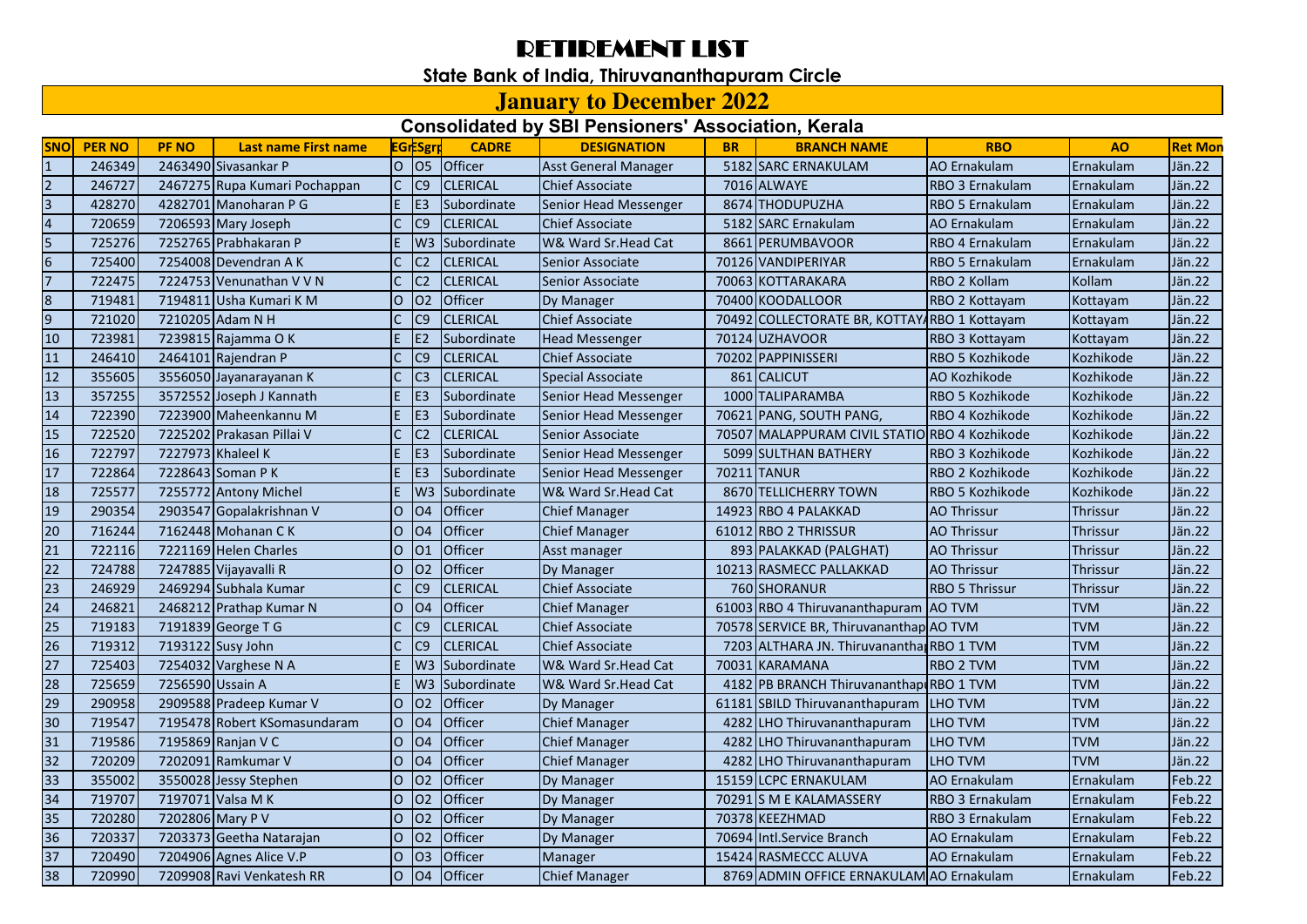| <b>SNO</b> | <b>PER NO</b> | <b>PF NO</b>     | Last name First name           |              | <b>EGrESgr</b> | <b>CADRE</b>    | <b>DESIGNATION</b>         | <b>BR</b> | <b>BRANCH NAME</b>          | <b>RBO</b>             | A <sub>O</sub>  | <b>Ret Mon</b> |
|------------|---------------|------------------|--------------------------------|--------------|----------------|-----------------|----------------------------|-----------|-----------------------------|------------------------|-----------------|----------------|
| 39         | 357559        |                  | 3575594 Narayanan T            |              | R <sub>2</sub> | <b>CLERICAL</b> | Senior Rec Keeper/Cashier  |           | 7016 ALWAYE                 | RBO 3 Ernakulam        | Ernakulam       | Feb.22         |
| 40         | 722483        |                  | 7224834 Kurian Varghese        |              | E <sub>3</sub> | Subordinate     | Senior Head Messenger      |           | 8769 ADMIN OFFICE Ernakulam | AO Ernakulam           | Ernakulam       | Feb.22         |
| 41         | 722912        |                  | 7229127 Unni . P.C             |              | R <sub>3</sub> | <b>CLERICAL</b> | Special Rec Keeper/Cashier |           | 826 COCHIN                  | RBO 2 Ernakulam        | Ernakulam       | Feb.22         |
| 42         | 728495        |                  | 7284950 Baby Girija R          |              |                | Subordinate     | GenAttendnt(Sweeper)       |           | 8638 NORTH KUTHIATHODE      | RBO 3 Ernakulam        | Ernakulam       | Feb.22         |
| 43         | 719328        |                  | 7193289 Shirly . Joseph        | O            | 02             | Officer         | Dy Manager                 |           | 3104 CHANGANACHERRY ADB     | RBO 2 Kottayam         | Kottayam        | Feb.22         |
| 44         | 720299        |                  | 7202997 Ajaykumar B Varma      | 0            | O <sub>3</sub> | Officer         | Manager                    |           | 61048 RASMECCC ALAPUZHA     | AO Kottayam            | Kottayam        | Feb.22         |
| 45         | 721519        |                  | 7215193 Vinodkumar V           | lO.          | O <sub>4</sub> | Officer         | <b>Chief Manager</b>       |           | 14919 RBO 1 KOTTAYAM        | AO Kottayam            | Kottayam        | Feb.22         |
| 46         | 721348        |                  | 7213484 Zerita Milred Aloysius |              | C <sub>3</sub> | <b>CLERICAL</b> | <b>Special Associate</b>   |           | 70103 CHANGANASSERY         | RBO 2 Kottayam         | Kottayam        | Feb.22         |
| 47         | 724924        | 7249241 Abu A    |                                |              | C <sub>2</sub> | <b>CLERICAL</b> | Senior Associate           | 8187      | <b>KOMMADY</b>              | RBO 4 Kottayam         | Kottayam        | Feb.22         |
| 48         | 725271        |                  | 7252714 Lalithambika P N       |              | C <sub>3</sub> | <b>CLERICAL</b> | <b>Special Associate</b>   |           | 14918 RBO 4 ALAPPUZHA       | AO Kottayam            | Kottayam        | Feb.22         |
| 49         | 290796        |                  | 2907968 Joseph Thayil          | O            | O <sub>4</sub> | <b>Officer</b>  | <b>Chief Manager</b>       |           | 10210 RASMECCC KANNUR       | <b>AO Kozhikode</b>    | Kozhikode       | Feb.22         |
| 50         | 331978        |                  | 3319784 Devassy K Pappu        |              | C9             | <b>CLERICAL</b> | <b>Chief Associate</b>     |           | 8592 ANJUKUNNU              | RBO 3 Kozhikode        | Kozhikode       | Feb.22         |
| 51         | 356320        | 3563200 Hamsa C  |                                |              | W <sub>3</sub> | Subordinate     | W& Ward Sr. Head Cat       |           | 14575 KUMBALA               | RBO 6 Kozhikode        | Kozhikode       | Feb.22         |
| 52         | 357658        |                  | 3576582 Prasanthan P           |              | C <sub>2</sub> | <b>CLERICAL</b> | Senior Associate           |           | 6407 MAHE                   | RBO 5 Kozhikode        | Kozhikode       | Feb.22         |
| 53         | 428683        |                  | 4286839 Dileep Kumar VS        |              | C <sub>2</sub> | <b>CLERICAL</b> | Senior Associate           | 8457      | <b>CHERANDATHUR</b>         | RBO 2 Kozhikode        | Kozhikode       | Feb.22         |
| 54         | 715862        |                  | 7158629 Usharani R             |              | C9             | <b>CLERICAL</b> | <b>Chief Associate</b>     |           | 8456 CHEKKIAD               | RBO 2 Kozhikode        | Kozhikode       | Feb.22         |
| 55         | 719648        |                  | 7196482 Ramesh R               |              | C <sub>9</sub> | <b>CLERICAL</b> | <b>Chief Associate</b>     |           | 861 CALICUT                 | AO Kozhikode           | Kozhikode       | Feb.22         |
| 56         | 722889        |                  | 7228899 Vijayan V              |              | E <sub>3</sub> | Subordinate     | Senior Head Messenger      |           | 70188 MANANCHIRA, CALICUT   | AO Kozhikode           | Kozhikode       | Feb.22         |
| 57         | 725340        |                  | 7253400 Raghu M S              |              | R <sub>2</sub> | <b>CLERICAL</b> | Senior Rec Keeper/Cashier  |           | 70535 MANKAVU               | RBO 1 Kozhikode        | Kozhikode       | Feb.22         |
| 58         | 246657        |                  | 2466570 Vijayakumar K          |              | C <sub>9</sub> | <b>CLERICAL</b> | <b>Chief Associate</b>     | 12861     | LlKUNNATHURMEDU             | <b>RBO 4 Thrissur</b>  | <b>Thrissur</b> | Feb.22         |
| 59         | 722534        |                  | 7225342 Nalini K P             |              | E <sub>3</sub> | Subordinate     | Senior Head Messenger      |           | 3533 KUNNAMKULAM            | <b>RBO 3 Thrissur</b>  | <b>Thrissur</b> | Feb.22         |
| 60         | 725682        | 7256825 Sasi M K |                                |              | W <sub>3</sub> | Subordinate     | W& Ward Sr.Head Cat        |           | 70308 VELLAYAMBALAM         | <b>RBO 1 TVM</b>       | <b>TVM</b>      | Feb.22         |
| 61         | 324644        |                  | 3246442 Sajan John             | $\circ$      | O <sub>4</sub> | Officer         | <b>Chief Manager</b>       |           | 4282 LHO Thiruvananthapuram | <b>LHO TVM</b>         | <b>TVM</b>      | Feb.22         |
| 62         | 418476        |                  | 4184769 Vijayamohanan R        | lO.          | O <sub>4</sub> | Officer         | <b>Chief Manager</b>       | 4282      | LHO Thiruvananthapuram      | <b>LHO TVM</b>         | <b>TVM</b>      | Feb.22         |
| 63         | 725256        |                  | 7252560 Sudhakaran T           | E.           | W <sub>3</sub> | Subordinate     | W& Ward Sr.Head Cat        |           | 61038 Global NRI Centre     | LHO TVM                | <b>TVM</b>      | Feb.22         |
| 64         | 721097        |                  | 7210973 Sabu Mathai            | lO.          | 02             | Officer         | Dy Manager                 |           | 8591 ANGAMALY               | <b>RBO 3 Ernakulam</b> | Ernakulam       | Mär.22         |
| 65         | 428471        |                  | 4284712 Anil Kumar P           |              | C <sub>1</sub> | <b>CLERICAL</b> | Assistant                  |           | 8614 Ernakulam BROADWAY     | RBO 1 Ernakulam        | Ernakulam       | Mär.22         |
| 66         | 722913        |                  | 7229135 Gopalakrishnan K P     |              | C <sub>2</sub> | <b>CLERICAL</b> | Senior Associate           |           | 70156 TRIPUNITHURA          | <b>RBO 2 Ernakulam</b> | Ernakulam       | Mär.22         |
| 67         | 719205        |                  | 7192053 Nazar K M              | O            | O <sub>3</sub> | Officer         | Manager                    |           | 61045 RASMEC, THIRUVALLA    | <b>AO Kollam</b>       | Kollam          | Mär.22         |
| 68         | 725563        |                  | 7255632 Omanakuttan C B        |              | W <sub>2</sub> | Subordinate     | W& Ward Head Cat           |           | 15209 CAC KOLLAM            | <b>AO Kollam</b>       | Kollam          | Mär.22         |
| 69         | 726186        |                  | 7261861 Govindan CK            |              | W <sub>2</sub> | Subordinate     | W& Ward Head Cat           |           | 70072 PATHANAPURAM          | RBO 2 Kollam           | Kollam          | Mär.22         |
| 70         | 719444        |                  | 7194447 Satheesh Kumar N       | O            | O <sub>2</sub> | Officer         | Dy Manager                 |           | 70262 KURICHY               | RBO 2 Kottayam         | Kottayam        | Mär.22         |
| 71         | 357669        |                  | 3576698 Unnikrishnan PG        |              | C <sub>3</sub> | <b>CLERICAL</b> | Special Associate          |           | 70125 VAIKOM                | RBO 3 Kottayam         | Kottayam        | Mär.22         |
| 72         | 718554        |                  | 7185545 Subramanian P R        |              | E <sub>3</sub> | Subordinate     | Senior Head Messenger      |           | 70096 EDATHUA               | RBO 5 Kottayam         | Kottayam        | Mär.22         |
| 73         | 720734        |                  | 7207344 Ganesh V Nandan        |              | C <sub>9</sub> | <b>CLERICAL</b> | <b>Chief Associate</b>     |           | 62291 NRI KOTTAYAM          | RBO 1 Kottayam         | Kottayam        | Mär.22         |
| 74         | 719667        |                  | 7196679 Janardhanan P          | IО           | 02             | <b>Officer</b>  | Dy Manager                 |           | 70684 KOYILANDY TOWN        | RBO 2 Kozhikode        | Kozhikode       | Mär.22         |
| 75         | 246839        |                  | 2468395 Prakashan T            |              | R <sub>3</sub> | <b>CLERICAL</b> | Special Rec Keeper/Cashier |           | 70728 CHAKKARAKKAL          | RBO 5 Kozhikode        | Kozhikode       | Mär.22         |
| 76         | 355034        |                  | 3550346 Wilson George C        |              | C <sub>9</sub> | <b>CLERICAL</b> | <b>Chief Associate</b>     |           | 70208 MATTANOOR             | RBO 5 Kozhikode        | Kozhikode       | Mär.22         |
| 77         | 719250        |                  | 7192509 Sreekumar K P          |              | C9             | <b>CLERICAL</b> | <b>Chief Associate</b>     |           | 1757 MALAPARAMBA            | RBO 1 Kozhikode        | Kozhikode       | Mär.22         |
| 78         | 720895        | 7208952 Paul M V |                                | $\mathsf{C}$ | C <sub>2</sub> | <b>CLERICAL</b> | Senior Associate           |           | 70561 MAVOOR ROAD           | RBO 1 Kozhikode        | Kozhikode       | Mär.22         |
| 79         | 722111        |                  | 7221118 Sheeba A K             |              | C9             | <b>CLERICAL</b> | <b>Chief Associate</b>     |           | 61063 SME CENTRE CALICUT    | AO Kozhikode           | Kozhikode       | Mär.22         |
| 80         | 722482        |                  | 7224826 Baby K Lazer           |              | R2             | <b>CLERICAL</b> | Senior Rec Keeper/Cashier  |           | 70188 MANANCHIRA, CALICUT.  | AO Kozhikode           | Kozhikode       | Mär.22         |
| 81         | 725697        |                  | 7256973 Sunil Kumar K M        | E            |                | W3 Subordinate  | W& Ward Sr.Head Cat        |           | 2260 NADAKAVU               | RBO 1 Kozhikode        | Kozhikode       | Mär.22         |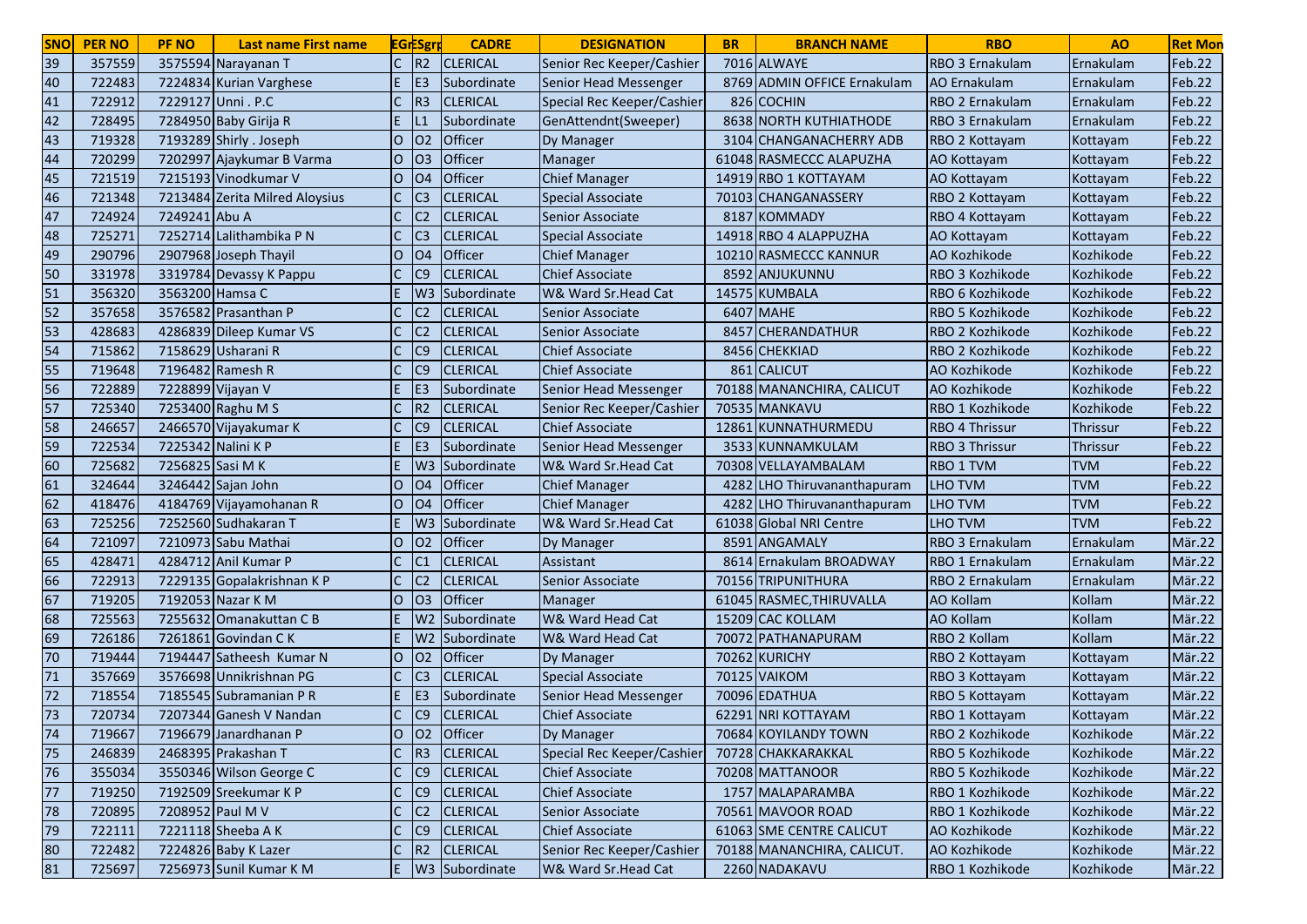| O <sub>3</sub><br>82<br>lo<br>Officer<br>720298<br>7202989 Vijayalekshmy TC<br>70904 RASMECCC<br><b>AO Thrissur</b><br><b>Manager</b><br><b>Thrissur</b><br>83<br>C <sub>9</sub><br>719348<br><b>CLERICAL</b><br><b>Chief Associate</b><br>8693 VILANGAN<br>RBO 1 Thrissur<br>7193483 Susamma . Antony<br>Thrissur<br>84<br>7204353 Kalyani T G<br>E <sub>3</sub><br>10566 KERALA POLICE ACAD TCR<br>720435<br>Subordinate<br>Senior Head Messenger<br><b>RBO 1 Thrissur</b><br>Thrissur<br>85<br>C <sub>9</sub><br>721028<br>7210280 Indu V C<br><b>CLERICAL</b><br>940 TRICHUR<br><b>RBO 1 Thrissur</b><br>Thrissur<br><b>Chief Associate</b><br>86<br>Officer<br>720451<br>7204515 Manimekhala P<br>$\overline{O}$<br>O <sub>2</sub><br>70578 SERVICE BRANCH, Thiruvana AO TVM<br><b>TVM</b><br>Dy Manager<br>87<br><b>CLERICAL</b><br><b>TVM</b><br>355920<br>3559203 Sasi PN<br>C <sub>2</sub><br>Senior Associate<br>70018 POTHENCODE<br><b>RBO 4 TVM</b><br>88<br><b>CLERICAL</b><br><b>TVM</b><br>357561<br>3575616 Sreeja M V<br>C <sub>3</sub><br><b>Special Associate</b><br>70295 CHENTHITTA<br><b>RBO 2 TVM</b><br>89<br>7203 ALTHARA JN. Thiruvanantha RBO 1 TVM<br><b>TVM</b><br>428088<br>4280881 B Manoharan<br>E <sub>3</sub><br>Subordinate<br>Senior Head Messenger | Mär.22<br>Mär.22<br>Mär.22<br>Mär.22<br>Mär.22<br>Mär.22<br>Mär.22<br>Mär.22<br>Mär.22<br>Mär.22<br>Mär.22<br>Mär.22<br>Mär.22 |
|-----------------------------------------------------------------------------------------------------------------------------------------------------------------------------------------------------------------------------------------------------------------------------------------------------------------------------------------------------------------------------------------------------------------------------------------------------------------------------------------------------------------------------------------------------------------------------------------------------------------------------------------------------------------------------------------------------------------------------------------------------------------------------------------------------------------------------------------------------------------------------------------------------------------------------------------------------------------------------------------------------------------------------------------------------------------------------------------------------------------------------------------------------------------------------------------------------------------------------------------------------------------------------------------|--------------------------------------------------------------------------------------------------------------------------------|
|                                                                                                                                                                                                                                                                                                                                                                                                                                                                                                                                                                                                                                                                                                                                                                                                                                                                                                                                                                                                                                                                                                                                                                                                                                                                                         |                                                                                                                                |
|                                                                                                                                                                                                                                                                                                                                                                                                                                                                                                                                                                                                                                                                                                                                                                                                                                                                                                                                                                                                                                                                                                                                                                                                                                                                                         |                                                                                                                                |
|                                                                                                                                                                                                                                                                                                                                                                                                                                                                                                                                                                                                                                                                                                                                                                                                                                                                                                                                                                                                                                                                                                                                                                                                                                                                                         |                                                                                                                                |
|                                                                                                                                                                                                                                                                                                                                                                                                                                                                                                                                                                                                                                                                                                                                                                                                                                                                                                                                                                                                                                                                                                                                                                                                                                                                                         |                                                                                                                                |
|                                                                                                                                                                                                                                                                                                                                                                                                                                                                                                                                                                                                                                                                                                                                                                                                                                                                                                                                                                                                                                                                                                                                                                                                                                                                                         |                                                                                                                                |
|                                                                                                                                                                                                                                                                                                                                                                                                                                                                                                                                                                                                                                                                                                                                                                                                                                                                                                                                                                                                                                                                                                                                                                                                                                                                                         |                                                                                                                                |
|                                                                                                                                                                                                                                                                                                                                                                                                                                                                                                                                                                                                                                                                                                                                                                                                                                                                                                                                                                                                                                                                                                                                                                                                                                                                                         |                                                                                                                                |
|                                                                                                                                                                                                                                                                                                                                                                                                                                                                                                                                                                                                                                                                                                                                                                                                                                                                                                                                                                                                                                                                                                                                                                                                                                                                                         |                                                                                                                                |
| 90<br>$\mathsf{C}$<br>C <sub>9</sub><br><b>Chief Associate</b><br><b>TVM</b><br>719793<br>7197934 Reetha Ketanjoth<br><b>CLERICAL</b><br>10691 KULATHUMMAL, KATAKKAD RBO 4 TVM                                                                                                                                                                                                                                                                                                                                                                                                                                                                                                                                                                                                                                                                                                                                                                                                                                                                                                                                                                                                                                                                                                          |                                                                                                                                |
| <b>TVM</b><br>91<br>722824<br>7228244 Abdulla K K<br>IC <sub>2</sub><br><b>CLERICAL</b><br>70307 PRAVACHAMBALAM<br><b>RBO 2 TVM</b><br>Senior Associate                                                                                                                                                                                                                                                                                                                                                                                                                                                                                                                                                                                                                                                                                                                                                                                                                                                                                                                                                                                                                                                                                                                                 |                                                                                                                                |
| 92<br><b>TVM</b><br>7243219 Sarojam D<br>61002 RBO 3 Thiruvananthapuram AO TVM<br>724321<br>E.<br>E <sub>1</sub><br>Subordinate<br>Messenger                                                                                                                                                                                                                                                                                                                                                                                                                                                                                                                                                                                                                                                                                                                                                                                                                                                                                                                                                                                                                                                                                                                                            |                                                                                                                                |
| 93<br><b>TVM</b><br>725343<br>7253435 Chacko Antony<br>E.<br>W3 Subordinate<br>W& Ward Sr.Head Cat<br>4350 COMMERCIAL BRANCH Thiru AO TVM                                                                                                                                                                                                                                                                                                                                                                                                                                                                                                                                                                                                                                                                                                                                                                                                                                                                                                                                                                                                                                                                                                                                               |                                                                                                                                |
| 94<br>Officer<br><b>TVM</b><br>716794<br>7167946 Jayan V<br>O<br><b>O5</b><br>4282 LHO Thiruvananthapuram<br><b>LHO TVM</b><br><b>Asst General Manager</b>                                                                                                                                                                                                                                                                                                                                                                                                                                                                                                                                                                                                                                                                                                                                                                                                                                                                                                                                                                                                                                                                                                                              |                                                                                                                                |
| 95<br><b>TVM</b><br>O <sub>3</sub><br>Officer<br>720652<br>7206526 Beno George Joseph<br>lO.<br>Manager<br>4282<br><b>LHO TVM</b><br><b>LHO</b> Thiruvananthapuram                                                                                                                                                                                                                                                                                                                                                                                                                                                                                                                                                                                                                                                                                                                                                                                                                                                                                                                                                                                                                                                                                                                      | Mär.22                                                                                                                         |
| 96<br>Officer<br>246637<br>2466376 Lakshmy VN<br>IО<br>1015 ERNAKULAM<br>RBO 1 Ernakulam<br>O <sub>1</sub><br>Asst manager<br>Ernakulam                                                                                                                                                                                                                                                                                                                                                                                                                                                                                                                                                                                                                                                                                                                                                                                                                                                                                                                                                                                                                                                                                                                                                 | Apr.22                                                                                                                         |
| 97<br>lo<br>Officer<br>716797<br>7167970 Ravindran Karunakaran<br><b>O4</b><br><b>Chief Manager</b><br>8769 ADMIN OFFICE ERNAKULAM AO Ernakulam<br>Ernakulam                                                                                                                                                                                                                                                                                                                                                                                                                                                                                                                                                                                                                                                                                                                                                                                                                                                                                                                                                                                                                                                                                                                            | Apr.22                                                                                                                         |
| 98<br>$\overline{O}$<br>Officer<br>719383<br>7193831 Molly . Sebastian<br>02<br>6457 NEDIASALA<br><b>RBO 5 Ernakulam</b><br>Ernakulam<br>Dy Manager                                                                                                                                                                                                                                                                                                                                                                                                                                                                                                                                                                                                                                                                                                                                                                                                                                                                                                                                                                                                                                                                                                                                     | Apr.22                                                                                                                         |
| 99<br>O <sub>4</sub><br>Officer<br>720151<br>7201516 Sobhana P<br>O<br><b>Chief Manager</b><br>15159 LCPC ERNAKULAM<br><b>AO Ernakulam</b><br>Ernakulam                                                                                                                                                                                                                                                                                                                                                                                                                                                                                                                                                                                                                                                                                                                                                                                                                                                                                                                                                                                                                                                                                                                                 | Apr.22                                                                                                                         |
| 100<br>246856<br>C <sub>9</sub><br><b>CLERICAL</b><br>2468565 Aravindakshan N<br>Chief Associate<br>70334 MULANTHURUTHY<br>RBO 2 Ernakulam<br>Ernakulam                                                                                                                                                                                                                                                                                                                                                                                                                                                                                                                                                                                                                                                                                                                                                                                                                                                                                                                                                                                                                                                                                                                                 | Apr.22                                                                                                                         |
| 101<br>428218<br>4282183 Haridasan P<br><b>CLERICAL</b><br>10299 CAC Ernakulam<br>C <sub>2</sub><br>Senior Associate<br>AO Ernakulam<br>Ernakulam                                                                                                                                                                                                                                                                                                                                                                                                                                                                                                                                                                                                                                                                                                                                                                                                                                                                                                                                                                                                                                                                                                                                       | Apr.22                                                                                                                         |
| 102<br>719889<br>7198892 Abdurahimankutty P<br>C <sub>2</sub><br><b>CLERICAL</b><br>10561 DE-PAUL ACAD ANGAMALI<br>RBO 3 Ernakulam<br>Ernakulam<br>Senior Associate                                                                                                                                                                                                                                                                                                                                                                                                                                                                                                                                                                                                                                                                                                                                                                                                                                                                                                                                                                                                                                                                                                                     | Apr.22                                                                                                                         |
| 103<br>721749<br>7217498 Kathleen Manaly<br>C9<br><b>CLERICAL</b><br><b>Chief Associate</b><br>70403 PALARIVATTOM TOWN<br>RBO 1 Ernakulam<br>Ernakulam                                                                                                                                                                                                                                                                                                                                                                                                                                                                                                                                                                                                                                                                                                                                                                                                                                                                                                                                                                                                                                                                                                                                  | Apr.22                                                                                                                         |
| 104<br>722998<br>7229984 Omanakutty L<br><b>E2</b><br>Subordinate<br><b>Head Messenger</b><br>70514 PARATHODE<br><b>RBO 5 Ernakulam</b><br>Ernakulam                                                                                                                                                                                                                                                                                                                                                                                                                                                                                                                                                                                                                                                                                                                                                                                                                                                                                                                                                                                                                                                                                                                                    | Apr.22                                                                                                                         |
| 105<br>727772<br>7277725 Thresia R<br>E<br>7016 ALWAYE<br>RBO 3 Ernakulam<br>Ernakulam<br>Subordinate<br>GenAttendnt(Sweeper)<br>L1                                                                                                                                                                                                                                                                                                                                                                                                                                                                                                                                                                                                                                                                                                                                                                                                                                                                                                                                                                                                                                                                                                                                                     | Apr.22                                                                                                                         |
| 106<br>428721<br>4287215 George Kurian<br>$\mathsf{C}$<br>C <sub>2</sub><br><b>CLERICAL</b><br><b>KADAKKAL</b><br>RBO 2 Kollam<br>Kollam<br>Senior Associate<br>70227                                                                                                                                                                                                                                                                                                                                                                                                                                                                                                                                                                                                                                                                                                                                                                                                                                                                                                                                                                                                                                                                                                                   | Apr.22                                                                                                                         |
| 107<br>7244487 Girijakumari S.<br>E.<br>Kollam<br>724448<br>Subordinate<br>70663 KALANJOOR<br>RBO 4 Kollam<br>E <sub>2</sub><br><b>Head Messenger</b>                                                                                                                                                                                                                                                                                                                                                                                                                                                                                                                                                                                                                                                                                                                                                                                                                                                                                                                                                                                                                                                                                                                                   | Apr.22                                                                                                                         |
| Officer<br>108<br>720919<br>7209193 Saju P M<br>lO.<br>Asst manager<br>8589 NH 47 ALLEPPEY<br>01<br>RBO 4 Kottayam<br>Kottayam                                                                                                                                                                                                                                                                                                                                                                                                                                                                                                                                                                                                                                                                                                                                                                                                                                                                                                                                                                                                                                                                                                                                                          | Apr.22                                                                                                                         |
| 109<br>Officer<br>721215<br>7212151 Ganesh N<br><b>Chief Manager</b><br>70997 ADMIN OFFICE KOTTAYAM<br>IО<br>O <sub>4</sub><br>AO Kottayam<br>Kottayam                                                                                                                                                                                                                                                                                                                                                                                                                                                                                                                                                                                                                                                                                                                                                                                                                                                                                                                                                                                                                                                                                                                                  | Apr.22                                                                                                                         |
| 110<br>428578<br>4285786 Rohini Mulleri<br>Subordinate<br>Senior Head Messenger<br>70089 MAVELIKKARA TOWN<br>E <sub>3</sub><br>RBO 5 Kottayam<br>Kottayam                                                                                                                                                                                                                                                                                                                                                                                                                                                                                                                                                                                                                                                                                                                                                                                                                                                                                                                                                                                                                                                                                                                               | Apr.22                                                                                                                         |
| 111<br>428711<br>4287118 Vijayan N<br>E.<br>W3 Subordinate<br>W& Ward Sr.Head Cat<br>70085 CHENGANNUR TOWN<br>RBO 5 Kottayam<br>Kottayam                                                                                                                                                                                                                                                                                                                                                                                                                                                                                                                                                                                                                                                                                                                                                                                                                                                                                                                                                                                                                                                                                                                                                | Apr.22                                                                                                                         |
| 112<br>719555<br><b>CLERICAL</b><br>7195559 Remadevi M R<br>C <sub>3</sub><br>70732 NAGAMPADAM<br><b>Special Associate</b><br>RBO 1 Kottayam<br>Kottayam                                                                                                                                                                                                                                                                                                                                                                                                                                                                                                                                                                                                                                                                                                                                                                                                                                                                                                                                                                                                                                                                                                                                | Apr.22                                                                                                                         |
| 113<br>723420<br>7234201 Geethabai C<br>E <sub>3</sub><br>Subordinate<br>Senior Head Messenger<br>70652 S M E KOTTAYAM<br>RBO 1 Kottayam<br>Kottayam                                                                                                                                                                                                                                                                                                                                                                                                                                                                                                                                                                                                                                                                                                                                                                                                                                                                                                                                                                                                                                                                                                                                    | Apr.22                                                                                                                         |
| 114<br>3575896 Rajan Govind<br>O <sub>4</sub><br>Officer<br>357589<br>lO.<br><b>Chief Manager</b><br><b>14925 RBO 5 KANNUR</b><br>AO Kozhikode<br>Kozhikode                                                                                                                                                                                                                                                                                                                                                                                                                                                                                                                                                                                                                                                                                                                                                                                                                                                                                                                                                                                                                                                                                                                             | Apr.22                                                                                                                         |
| Officer<br>115<br>7197713 Raveendran K<br>70191 FEROKE<br>719771<br>O<br>O <sub>3</sub><br>RBO 1 Kozhikode<br>Kozhikode<br>Manager                                                                                                                                                                                                                                                                                                                                                                                                                                                                                                                                                                                                                                                                                                                                                                                                                                                                                                                                                                                                                                                                                                                                                      | Apr.22                                                                                                                         |
| 116<br>C <sub>9</sub><br>246160<br>2461609 Harindran T<br><b>CLERICAL</b><br><b>Chief Associate</b><br>70858 KAKKODI<br>RBO 2 Kozhikode<br>Kozhikode                                                                                                                                                                                                                                                                                                                                                                                                                                                                                                                                                                                                                                                                                                                                                                                                                                                                                                                                                                                                                                                                                                                                    | Apr.22                                                                                                                         |
| 117<br>246573<br>2465736 Shyama P<br>IC9<br><b>CLERICAL</b><br><b>Chief Associate</b><br>70814 PANDIKKAD<br>RBO 4 Kozhikode<br>Kozhikode                                                                                                                                                                                                                                                                                                                                                                                                                                                                                                                                                                                                                                                                                                                                                                                                                                                                                                                                                                                                                                                                                                                                                | Apr.22                                                                                                                         |
| $\mathsf{C}$<br> C9 <br>118<br>355011<br>3550117 Mini K Thomas<br><b>CLERICAL</b><br>18106 VELLAMUNDA<br>RBO 3 Kozhikode<br>Kozhikode<br><b>Chief Associate</b>                                                                                                                                                                                                                                                                                                                                                                                                                                                                                                                                                                                                                                                                                                                                                                                                                                                                                                                                                                                                                                                                                                                         | Apr.22                                                                                                                         |
| $\mathsf{C}$<br>C <sub>9</sub><br>1439 KANHANGAD<br>119<br>721123<br>7211236 Mary Jancy P J<br><b>CLERICAL</b><br><b>Chief Associate</b><br>RBO 6 Kozhikode<br>Kozhikode                                                                                                                                                                                                                                                                                                                                                                                                                                                                                                                                                                                                                                                                                                                                                                                                                                                                                                                                                                                                                                                                                                                | Apr.22                                                                                                                         |
| 120<br>246959<br>2469596 Suresh Kumar T N<br>$\mathsf{C}$<br>C <sub>9</sub><br>70178 CHITTOOR TOWN, PALAKKAIRBO 4 Thrissur<br><b>CLERICAL</b><br><b>Chief Associate</b><br><b>Thrissur</b>                                                                                                                                                                                                                                                                                                                                                                                                                                                                                                                                                                                                                                                                                                                                                                                                                                                                                                                                                                                                                                                                                              | Apr.22                                                                                                                         |
| 121<br>3139468 Sadananda K G<br>$\mathsf{C}$<br>70168 CHALAKUDY<br>313946<br>C <sub>3</sub><br><b>CLERICAL</b><br><b>Special Associate</b><br>RBO 2 Thrissur<br><b>Thrissur</b>                                                                                                                                                                                                                                                                                                                                                                                                                                                                                                                                                                                                                                                                                                                                                                                                                                                                                                                                                                                                                                                                                                         | Apr.22                                                                                                                         |
| 122<br>4285298 Chandran P<br>E.<br>428529<br>E <sub>3</sub><br>Subordinate<br>Senior Head Messenger<br>70257 KIZHAKKE NADA, GURUVAYURBO 3 Thrissur<br><b>Thrissur</b>                                                                                                                                                                                                                                                                                                                                                                                                                                                                                                                                                                                                                                                                                                                                                                                                                                                                                                                                                                                                                                                                                                                   | Apr.22                                                                                                                         |
| 123<br>7246870 Jose E J<br>$\mathsf{C}$<br>71048 VADAVANNUR<br>724687<br> C2 <br><b>CLERICAL</b><br>RBO 4 Thrissur<br>Senior Associate<br>Thrissur                                                                                                                                                                                                                                                                                                                                                                                                                                                                                                                                                                                                                                                                                                                                                                                                                                                                                                                                                                                                                                                                                                                                      | Apr.22                                                                                                                         |
| 124<br>726185<br>7261853 Bharathan Poochali<br> C CO<br><b>CLERICAL</b><br>70181 MANNARKAD<br><b>RBO 5 Thrissur</b><br><b>Customer Assistant</b><br>Thrissur                                                                                                                                                                                                                                                                                                                                                                                                                                                                                                                                                                                                                                                                                                                                                                                                                                                                                                                                                                                                                                                                                                                            | Apr.22                                                                                                                         |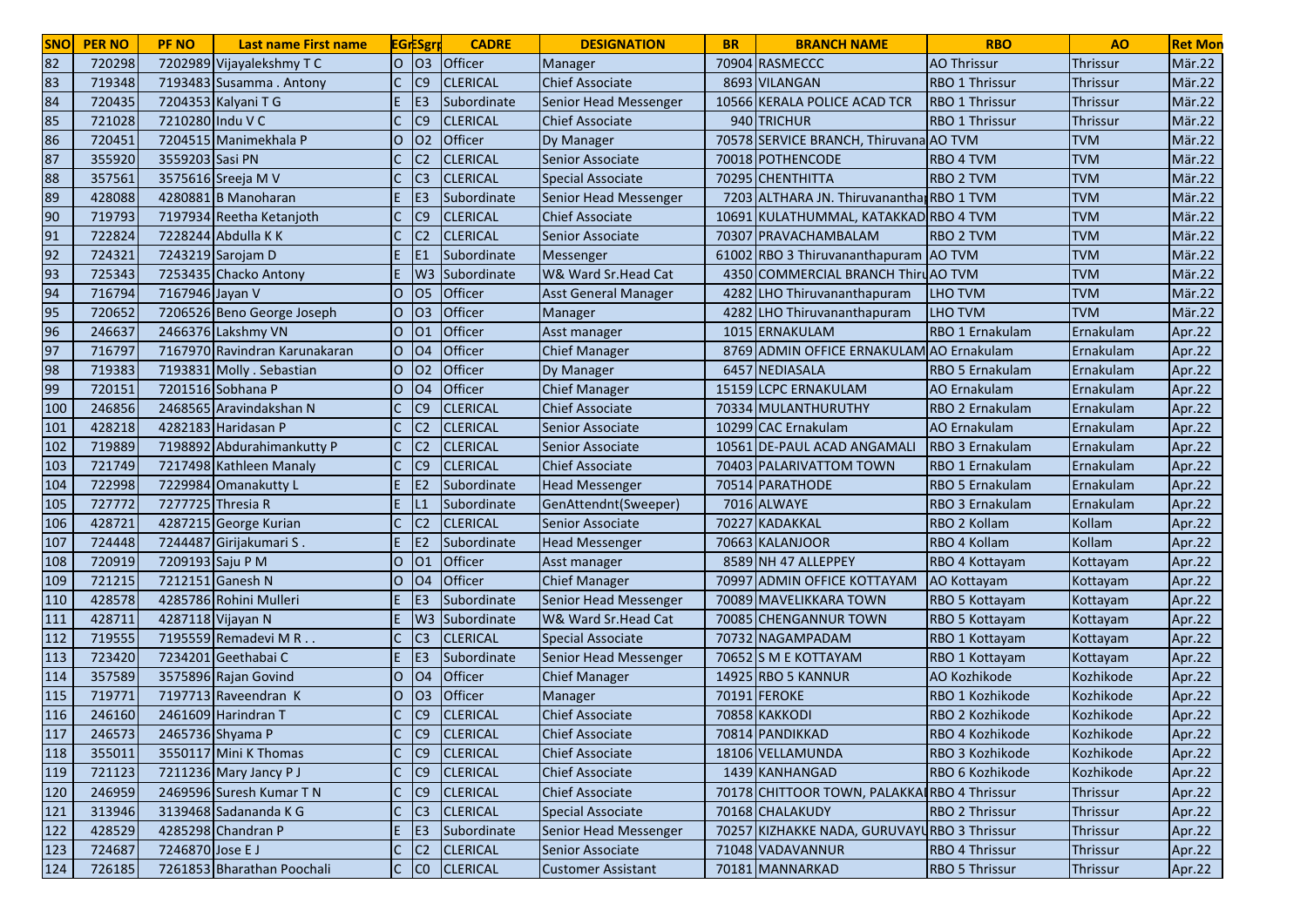| <b>SNO</b> | <b>PER NO</b> | <b>PF NO</b>     | Last name First name         |                | <b>EGrESgr</b>  | <b>CADRE</b>       | <b>DESIGNATION</b>          | <b>BR</b> | <b>BRANCH NAME</b>                           | <b>RBO</b>            | A <sub>O</sub>  | <b>Ret Mon</b> |
|------------|---------------|------------------|------------------------------|----------------|-----------------|--------------------|-----------------------------|-----------|----------------------------------------------|-----------------------|-----------------|----------------|
| 125        | 726229        |                  | 7262299 Janardhanan K        | E.             | W <sub>2</sub>  | Subordinate        | W& Ward Head Cat            |           | 8679 TRICHUR TOWN                            | <b>RBO 1 Thrissur</b> | <b>Thrissur</b> | Apr.22         |
| 126        | 323496        |                  | 3234967 Satheesan Krishnan   | lO.            | O <sub>4</sub>  | Officer            | <b>Chief Manager</b>        |           | 70578 SERVICE BRANCH, Thiruvana AO TVM       |                       | <b>TVM</b>      | Apr.22         |
| 127        | 719777        |                  | 7197772 Dinesh Kumar K       |                | C <sub>9</sub>  | <b>CLERICAL</b>    | Chief Associate             |           | 70031 KARAMANA                               | RBO 2 TVM             | <b>TVM</b>      | Apr.22         |
| 128        | 721392        |                  | 7213921 Rosy Paul Chakiath   |                | C <sub>9</sub>  | <b>CLERICAL</b>    | <b>Chief Associate</b>      |           | 70024 MANACAUD                               | <b>RBO 2 TVM</b>      | <b>TVM</b>      | Apr.22         |
| 129        | 251442        |                  | 2514427 Chandran Sankaran    | $\overline{O}$ | <b>O4</b>       | Officer            | <b>Chief Manager</b>        |           | 4282 LHO Thiruvananthapuram                  | <b>LHO TVM</b>        | <b>TVM</b>      | Apr.22         |
| 130        | 720205        |                  | 7202059 Satheesh C B         | $\circ$        | 02              | Officer            | Dy Manager                  | 4282      | LHO Thiruvananthapuram                       | <b>LHO TVM</b>        | <b>TVM</b>      | Apr.22         |
| 131        | 246557        |                  | 2465574 Sreerekha G          | lO.            | 01              | Officer            | Asst manager                |           | 8694 VYTTILA                                 | RBO 1 Ernakulam       | Ernakulam       | Mai.22         |
| 132        | 355024        |                  | 3550249 Narendran Cherukat   | lO.            | <b>O4</b>       | Officer            | <b>Chief Manager</b>        |           | 8769 ADMIN OFFICE ERNAKULAM AO Ernakulam     |                       | Ernakulam       | Mai.22         |
| 133        | 355526        |                  | 3555267 Annie Thomas         | lO.            | 02              | Officer            | Dy Manager                  | 5182      | <b>SARC ERNAKULAM</b>                        | AO Ernakulam          | Ernakulam       | <b>Mai.22</b>  |
| 134        | 715638        | 7156383 Sabu D   |                              | lO.            | O <sub>3</sub>  | Officer            | Manager                     |           | 8661 PERUMBAVOOR                             | RBO 4 Ernakulam       | Ernakulam       | Mai.22         |
| 135        | 719714        |                  | 7197144 Reena Raphael E      | IО             | O <sub>2</sub>  | <b>Officer</b>     | Dy Manager                  |           | 8621 KALOOR COCHIN                           | RBO 1 Ernakulam       | Ernakulam       | Mai.22         |
| 136        | 720764        |                  | 7207646 Suresh Kumar C       | O              | O <sub>3</sub>  | <b>Officer</b>     | Manager                     |           | 8591 ANGAMALY                                | RBO 3 Ernakulam       | Ernakulam       | <b>Mai.22</b>  |
| 137        | 720819        |                  | 7208197 Joy Joseph           | $\overline{O}$ | <b>O5</b>       | Officer            | <b>Asst General Manager</b> |           | 5066 TRADE FINANCE CPC, Ernaku AO Ernakulam  |                       | Ernakulam       | Mai.22         |
| 138        | 720824        |                  | 7208243 Suseela V P          | lO.            | O <sub>2</sub>  | Officer            | Dy Manager                  |           | 71017 PBB PERUMBAVOOR                        | RBO 4 Ernakulam       | Ernakulam       | Mai.22         |
| 139        | 721229        |                  | 7212291 Rajamohan Pillai P C | lO.            | O <sub>3</sub>  | Officer            | Manager                     |           | 15159 LCPC ERNAKULAM                         | AO Ernakulam          | Ernakulam       | <b>Mai.22</b>  |
| 140        | 721351        |                  | 7213514 Jugu Thomas V        | O              | O <sub>2</sub>  | Officer            | Dy Manager                  |           | 70855 VADUTHALA                              | RBO 1 Ernakulam       | Ernakulam       | <b>Mai.22</b>  |
| 141        | 246198        | 2461986 Usha V L |                              |                | C <sub>9</sub>  | <b>CLERICAL</b>    | <b>Chief Associate</b>      |           | 16072 CHAKKARAPARAMBU                        | RBO 2 Ernakulam       | Ernakulam       | <b>Mai.22</b>  |
| 142        | 356274        |                  | 3562743 Omanakuttan TV       | F              | W <sub>3</sub>  | Subordinate        | W& Ward Sr.Head Cat         |           | 71268 MOOKKANNOOR                            | RBO 3 Ernakulam       | Ernakulam       | <b>Mai.22</b>  |
| 143        | 356290        |                  | 3562905 Sahadevan P          |                | CO              | <b>CLERICAL</b>    | Customer Assistant          |           | 70504 MARADY                                 | RBO 4 Ernakulam       | Ernakulam       | Mai.22         |
| 144        | 428616        |                  | 4286162 Mathew M V           |                | W <sub>3</sub>  | <b>Subordinate</b> | W& Ward Sr.Head Cat         |           | 70962 VAZHITHALA                             | RBO 5 Ernakulam       | Ernakulam       | <b>Mai.22</b>  |
| 145        | 719275        |                  | 7192754 Sherly . Kurian      |                | C <sub>9</sub>  | <b>CLERICAL</b>    | <b>Chief Associate</b>      |           | 15159 LCPC Ernakulam                         | <b>AO Ernakulam</b>   | Ernakulam       | <b>Mai.22</b>  |
| 146        | 719522        |                  | 7195222 Raveendran K         |                | C <sub>9</sub>  | <b>CLERICAL</b>    | <b>Chief Associate</b>      |           | 8694 VYTTILA                                 | RBO 1 Ernakulam       | Ernakulam       | Mai.22         |
| 147        | 719539        |                  | 7195397 Rugmany S            |                | C <sub>3</sub>  | <b>CLERICAL</b>    | <b>Special Associate</b>    | 8621      | <b>KALOOR COCHIN</b>                         | RBO 1 Ernakulam       | Ernakulam       | Mai.22         |
| 148        | 719670        |                  | 7196709 Shobitha Panoli      |                | C <sub>9</sub>  | <b>CLERICAL</b>    | <b>Chief Associate</b>      |           | 70903 RASMECC Ernakulam                      | <b>AO</b> Ernakulam   | Ernakulam       | Mai.22         |
| 149        | 719706        |                  | 7197063 Valsala E P          | $\mathsf{C}$   | C <sub>9</sub>  | <b>CLERICAL</b>    | <b>Chief Associate</b>      |           | 6561 NRI KOCHI                               | RBO 1 Ernakulam       | Ernakulam       | Mai.22         |
| 150        | 721302        |                  | 7213026 Raghavan K           | E.             | E <sub>3</sub>  | Subordinate        | Senior Head Messenger       | 6367      | <b>COCHIN PORT TRUST</b>                     | RBO 2 Ernakulam       | Ernakulam       | <b>Mai.22</b>  |
| 151        | 722326        |                  | 7223269 Sulochana K V        | E.             | E <sub>3</sub>  | Subordinate        | Senior Head Messenger       |           | 70154 PERUMBAVOOR TOWN                       | RBO 4 Ernakulam       | Ernakulam       | Mai.22         |
| 152        | 723233        |                  | 7232330 Anandavally Amma K   | IE.            | IE <sub>3</sub> | Subordinate        | Senior Head Messenger       |           | 10592 MUVATTUPUZHA TOWN                      | RBO 4 Ernakulam       | Ernakulam       | <b>Mai.22</b>  |
| 153        | 723308        |                  | 7233086 Leela M S            | E              | E <sub>3</sub>  | Subordinate        | Senior Head Messenger       |           | 1015 Ernakulam                               | RBO 1 Ernakulam       | Ernakulam       | <b>Mai.22</b>  |
| 154        | 724825        |                  | 7248253 Varghese T C         |                | C <sub>3</sub>  | <b>CLERICAL</b>    | <b>Special Associate</b>    |           | 8661 PERUMBAVOOR                             | RBO 4 Ernakulam       | Ernakulam       | <b>Mai.22</b>  |
| 155        | 725568        |                  | 7255683 Raveendran Pillai C  | E.             |                 | W3 Subordinate     | W& Ward Sr.Head Cat         |           | 10568 NAVAL BASE KOCHI                       | RBO 1 Ernakulam       | Ernakulam       | <b>Mai.22</b>  |
| 156        | 725801        |                  | 7258011 Vijayakumar R        |                | C <sub>1</sub>  | <b>CLERICAL</b>    | Assistant                   |           | 70903 RASMECC Ernakulam                      | <b>AO</b> Ernakulam   | Ernakulam       | <b>Mai.22</b>  |
| 157        | 726246        |                  | 7262469 Gopakumaran Nair A   |                | W <sub>2</sub>  | Subordinate        | W& Ward Head Cat            |           | 70368 THAIKKATTUKARA                         | RBO 3 Ernakulam       | Ernakulam       | <b>Mai.22</b>  |
| 158        | 726257        |                  | 7262574 Premkumar K          |                | W2              | Subordinate        | W& Ward Head Cat            |           | 70933 MANAKKAD JN, THODUPUZHRBO 5 Ernakulam  |                       | Ernakulam       | <b>Mai.22</b>  |
| 159        | 727466        |                  | 7274661 Suresh Kumar K       |                | <b>SD</b>       | Subordinate        | #NV                         |           | 71236 EROOR                                  | RBO 2 Ernakulam       | Ernakulam       | Mai.22         |
| 160        | 728719        |                  | 7287194 Meenakshi T          | IE.            | L1              | Subordinate        | GenAttendnt(Sweeper)        |           | 70142 METRO STATION, MG ROAD RBO 1 Ernakulam |                       | Ernakulam       | Mai.22         |
| 161        | 728759        |                  | 7287593 Peethambaran TR      | E              | IL <sub>1</sub> | Subordinate        | GenAttendnt(Sweeper)        |           | 70959 MALAYATTOOR                            | RBO 4 Ernakulam       | Ernakulam       | <b>Mai.22</b>  |
| 162        | 316377        |                  | 3163776 Annamma Varghese     | lo             | 02              | Officer            | Dy Manager                  |           | 61006 RBO 3 Thiruvalla                       | AO Kollam             | Kollam          | <b>Mai.22</b>  |
| 163        | 721599        |                  | 7215991 Ajayakumar B         | lo             | 02              | Officer            | Dy Manager                  |           | 10212 RASMECC, KOLLAM                        | <b>AO Kollam</b>      | Kollam          | <b>Mai.22</b>  |
| 164        | 724571        |                  | 7245718 Haridasan R          | lo             | 02              | Officer            | Dy Manager                  |           | 70993 ADMIN OFFICE KOLLAM                    | <b>AO Kollam</b>      | Kollam          | <b>Mai.22</b>  |
| 165        | 428183        |                  | 4281837 Vijayakumar I P      | E.             | E <sub>3</sub>  | Subordinate        | Senior Head Messenger       |           | 70098 VENNIKULAM                             | RBO 3 Kollam          | Kollam          | <b>Mai.22</b>  |
| 166        | 428197        |                  | 4281977 Mohandas N           | $\mathsf{C}$   | C2              | <b>CLERICAL</b>    | Senior Associate            |           | 70438 EZHINJILLAM                            | RBO 3 Kollam          | Kollam          | <b>Mai.22</b>  |
| 167        | 720903        |                  | 7209037 Krishnan C A         |                | $ C $ $ C9 $    | <b>CLERICAL</b>    | <b>Chief Associate</b>      |           | 70094 THIRUVALLA TOWN                        | RBO 3 Kollam          | Kollam          | Mai.22         |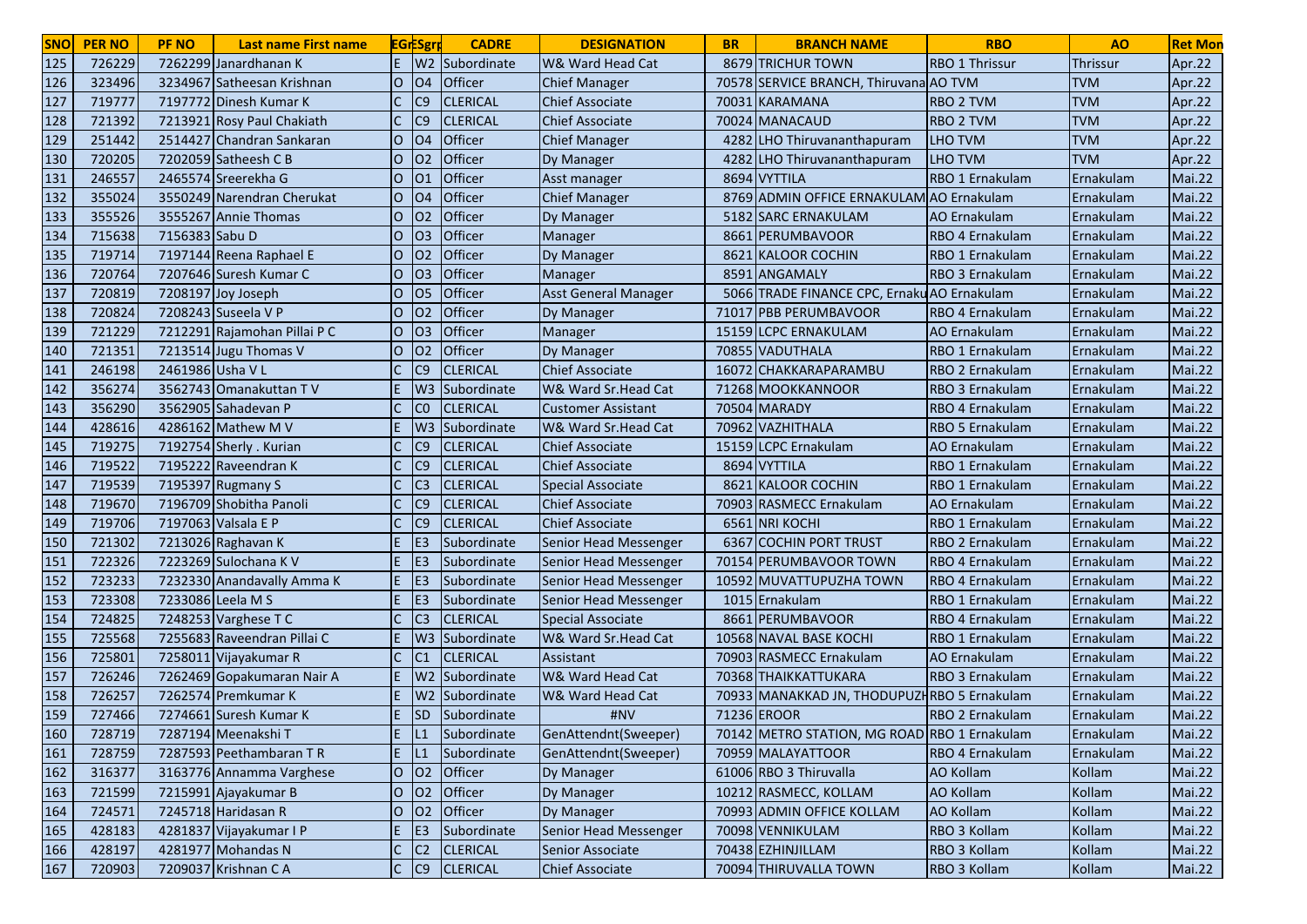| E.<br>E <sub>3</sub><br>168<br>721646<br>7216467 Manikantan KK<br>4063 S M E KOLLAM<br>RBO 1 Kollam<br>Kollam<br>Subordinate<br>Senior Head Messenger<br>169<br>C <sub>3</sub><br>722314<br>7223145 Remadevi R<br><b>CLERICAL</b><br>70071 SOUTH PARAVUR<br>Kollam<br>RBO 1 Kollam<br>Special Associate<br>7228082 Chandran T<br>Kollam<br>170<br>722808<br>C <sub>2</sub><br><b>CLERICAL</b><br>Senior Associate<br>70331 OMALLOOR<br>RBO 4 Kollam<br>171<br>722863<br>7228635 Sathyan V<br>E <sub>3</sub><br>15209 CAC KOLLAM<br><b>AO Kollam</b><br>Kollam<br>Subordinate<br>Senior Head Messenger<br>172<br>722888<br>7228880 Rajan P C<br><b>CLERICAL</b><br>3299 THIRUVALLA<br>RBO 3 Kollam<br>C <sub>2</sub><br>Kollam<br>Senior Associate<br>173<br>722974<br>7229747 Gopalakrishnan K<br>C <sub>2</sub><br><b>CLERICAL</b><br>70345 RANNI- THOTTAMON<br>RBO 4 Kollam<br>Kollam<br>Senior Associate<br>174<br>725564<br>W3 Subordinate<br>W& Ward Sr.Head Cat<br><b>KADAKKAL</b><br>RBO 2 Kollam<br>Kollam<br>7255640 Rajendran D<br>70227 | <b>Mai.22</b><br><b>Mai.22</b><br><b>Mai.22</b><br><b>Mai.22</b><br>Mai.22<br>Mai.22<br>Mai.22<br>Mai.22<br>Mai.22<br>Mai.22<br>Mai.22<br>Mai.22 |
|----------------------------------------------------------------------------------------------------------------------------------------------------------------------------------------------------------------------------------------------------------------------------------------------------------------------------------------------------------------------------------------------------------------------------------------------------------------------------------------------------------------------------------------------------------------------------------------------------------------------------------------------------------------------------------------------------------------------------------------------------------------------------------------------------------------------------------------------------------------------------------------------------------------------------------------------------------------------------------------------------------------------------------------------------|--------------------------------------------------------------------------------------------------------------------------------------------------|
|                                                                                                                                                                                                                                                                                                                                                                                                                                                                                                                                                                                                                                                                                                                                                                                                                                                                                                                                                                                                                                                    |                                                                                                                                                  |
|                                                                                                                                                                                                                                                                                                                                                                                                                                                                                                                                                                                                                                                                                                                                                                                                                                                                                                                                                                                                                                                    |                                                                                                                                                  |
|                                                                                                                                                                                                                                                                                                                                                                                                                                                                                                                                                                                                                                                                                                                                                                                                                                                                                                                                                                                                                                                    |                                                                                                                                                  |
|                                                                                                                                                                                                                                                                                                                                                                                                                                                                                                                                                                                                                                                                                                                                                                                                                                                                                                                                                                                                                                                    |                                                                                                                                                  |
|                                                                                                                                                                                                                                                                                                                                                                                                                                                                                                                                                                                                                                                                                                                                                                                                                                                                                                                                                                                                                                                    |                                                                                                                                                  |
|                                                                                                                                                                                                                                                                                                                                                                                                                                                                                                                                                                                                                                                                                                                                                                                                                                                                                                                                                                                                                                                    |                                                                                                                                                  |
|                                                                                                                                                                                                                                                                                                                                                                                                                                                                                                                                                                                                                                                                                                                                                                                                                                                                                                                                                                                                                                                    |                                                                                                                                                  |
| 175<br>725593<br>7255934 Selraj H.S.T.K<br>W3 Subordinate<br>W& Ward Sr.Head Cat<br>7478 THANGASSERY<br>RBO 1 Kollam<br>Kollam                                                                                                                                                                                                                                                                                                                                                                                                                                                                                                                                                                                                                                                                                                                                                                                                                                                                                                                     |                                                                                                                                                  |
| 176<br>725660<br>7256604 Sivasankaran Menath<br>W& Ward Sr.Head Cat<br>RBO 3 Kollam<br>Kollam<br>W <sub>3</sub><br>Subordinate<br>70374 CHETTIMUKKU                                                                                                                                                                                                                                                                                                                                                                                                                                                                                                                                                                                                                                                                                                                                                                                                                                                                                                |                                                                                                                                                  |
| 177<br>Kollam<br>728835<br>7288352 Sujatha B<br>E.<br>Subordinate<br>GenAttendnt(Sweeper)<br>70450 SASTHAMCOTTA<br>RBO 2 Kollam<br>L1                                                                                                                                                                                                                                                                                                                                                                                                                                                                                                                                                                                                                                                                                                                                                                                                                                                                                                              |                                                                                                                                                  |
| 2466902 Anilkumar Balakrishnan<br>03<br><b>Officer</b><br>178<br>246690<br>IО<br>Manager<br>70997 ADMIN OFFICE KOTTAYAM<br>Kottayam<br>AO Kottayam                                                                                                                                                                                                                                                                                                                                                                                                                                                                                                                                                                                                                                                                                                                                                                                                                                                                                                 |                                                                                                                                                  |
| 179<br>719244<br>IО<br>O <sub>2</sub><br><b>Officer</b><br>7192444 Mathew Joseph<br>Dy Manager<br>8624 KANGAZHA<br>RBO 2 Kottayam<br>Kottayam                                                                                                                                                                                                                                                                                                                                                                                                                                                                                                                                                                                                                                                                                                                                                                                                                                                                                                      |                                                                                                                                                  |
| 180<br>Officer<br>719447<br>7194471 Abraham Alias<br>$\overline{O}$<br><b>O4</b><br><b>Chief Manager</b><br>14918 RBO 4 ALAPPUZHA<br>AO Kottayam<br>Kottayam                                                                                                                                                                                                                                                                                                                                                                                                                                                                                                                                                                                                                                                                                                                                                                                                                                                                                       | Mai.22                                                                                                                                           |
| 181<br>719512<br>Officer<br>7195125 Anitha Baby<br>O <sub>3</sub><br>$\circ$<br>Manager<br>70101 KOTTAYAM- CIVIL STATION<br>RBO 1 Kottayam<br>Kottayam                                                                                                                                                                                                                                                                                                                                                                                                                                                                                                                                                                                                                                                                                                                                                                                                                                                                                             | Mai.22                                                                                                                                           |
| 182<br>Officer<br>O <sub>4</sub><br><b>Chief Manager</b><br>14918 RBO 4 ALAPPUZHA<br>720708<br>7207085 Jayasree P Nair<br>lO.<br>AO Kottayam<br>Kottayam                                                                                                                                                                                                                                                                                                                                                                                                                                                                                                                                                                                                                                                                                                                                                                                                                                                                                           | <b>Mai.22</b>                                                                                                                                    |
| 183<br>246209<br>2462095 Nazeem Masthan<br>C9<br><b>CLERICAL</b><br><b>Chief Associate</b><br>70114 ETTUMANOOR<br>RBO 1 Kottayam<br>Kottayam                                                                                                                                                                                                                                                                                                                                                                                                                                                                                                                                                                                                                                                                                                                                                                                                                                                                                                       | Mai.22                                                                                                                                           |
| 184<br>246973<br>2469731 Mallika P R<br>С<br>C <sub>2</sub><br><b>CLERICAL</b><br>70133 MUNDAKAYAM<br>RBO 2 Kottayam<br>Senior Associate<br>Kottayam                                                                                                                                                                                                                                                                                                                                                                                                                                                                                                                                                                                                                                                                                                                                                                                                                                                                                               | Mai.22                                                                                                                                           |
| 185<br>356051<br>3560511 Raju Chinnathampi<br>E.<br>IE <sub>3</sub><br>Subordinate<br>15067 CAC KOTTAYAM<br>Senior Head Messenger<br>AO Kottayam<br>Kottayam                                                                                                                                                                                                                                                                                                                                                                                                                                                                                                                                                                                                                                                                                                                                                                                                                                                                                       | Mai.22                                                                                                                                           |
| 186<br>356173<br>E <sub>3</sub><br>3561739 Ambily K<br>E.<br>Subordinate<br>70952 THELLAKOM<br>Senior Head Messenger<br>RBO 1 Kottayam<br>Kottayam                                                                                                                                                                                                                                                                                                                                                                                                                                                                                                                                                                                                                                                                                                                                                                                                                                                                                                 | Mai.22                                                                                                                                           |
| 187<br>356272<br>3562727 Geevarghese Mathai<br>W <sub>3</sub><br>Subordinate<br>W& Ward Sr.Head Cat<br>70934 CHETTIKULANGARA<br>RBO 5 Kottayam<br>Kottayam                                                                                                                                                                                                                                                                                                                                                                                                                                                                                                                                                                                                                                                                                                                                                                                                                                                                                         | Mai.22                                                                                                                                           |
| 188<br>357936<br>3579360 Sivan C A<br>E <sub>3</sub><br>8682 ULLALA<br>Subordinate<br>Senior Head Messenger<br>RBO 3 Kottayam<br>Kottayam                                                                                                                                                                                                                                                                                                                                                                                                                                                                                                                                                                                                                                                                                                                                                                                                                                                                                                          | <b>Mai.22</b>                                                                                                                                    |
| 189<br>R <sub>2</sub><br>428141<br>4281411 Chandran O.V<br><b>CLERICAL</b><br>Senior Rec Keeper/Cashier<br>70215<br>PUNNAPRA<br>RBO 4 Kottayam<br>Kottayam                                                                                                                                                                                                                                                                                                                                                                                                                                                                                                                                                                                                                                                                                                                                                                                                                                                                                         | Mai.22                                                                                                                                           |
| 190<br>428469<br>4284690 Vasu VP<br>E <sub>3</sub><br>Subordinate<br>Senior Head Messenger<br>70343 VADAVATHUR<br>RBO 1 Kottayam<br>Kottayam                                                                                                                                                                                                                                                                                                                                                                                                                                                                                                                                                                                                                                                                                                                                                                                                                                                                                                       | Mai.22                                                                                                                                           |
| 191<br>C <sub>9</sub><br><b>Chief Associate</b><br>716346<br>7163460 Damodara G Shenoy<br><b>CLERICAL</b><br>70082 AMBALAPPUZHA<br>RBO 4 Kottayam<br>Kottayam                                                                                                                                                                                                                                                                                                                                                                                                                                                                                                                                                                                                                                                                                                                                                                                                                                                                                      | Mai.22                                                                                                                                           |
| 192<br>719395<br>$\mathsf{C}$<br>C <sub>9</sub><br><b>Chief Associate</b><br>70107 PAIPAD<br>7193955 Kumari Sheela V<br><b>CLERICAL</b><br>RBO 2 Kottayam<br>Kottayam                                                                                                                                                                                                                                                                                                                                                                                                                                                                                                                                                                                                                                                                                                                                                                                                                                                                              | Mai.22                                                                                                                                           |
| 193<br>7200137 Asha P<br>C<br>C <sub>9</sub><br>720013<br><b>CLERICAL</b><br><b>Chief Associate</b><br><b>KOTTAYAM</b><br>1891<br>AO Kottayam<br>Kottayam                                                                                                                                                                                                                                                                                                                                                                                                                                                                                                                                                                                                                                                                                                                                                                                                                                                                                          | Mai.22                                                                                                                                           |
| 194<br>721375<br>7213751 Nathan Pillai G<br>C <sub>9</sub><br>8637 KURUMANNU<br><b>CLERICAL</b><br><b>Chief Associate</b><br>RBO 3 Kottayam<br>Kottayam                                                                                                                                                                                                                                                                                                                                                                                                                                                                                                                                                                                                                                                                                                                                                                                                                                                                                            | Mai.22                                                                                                                                           |
| 195<br>721689<br>7216890 Varghese Thomas<br><b>CLERICAL</b><br>8639 SOUTH KUTHIATHODE<br>C <sub>3</sub><br>Special Associate<br>RBO 4 Kottayam<br>Kottayam                                                                                                                                                                                                                                                                                                                                                                                                                                                                                                                                                                                                                                                                                                                                                                                                                                                                                         | Mai.22                                                                                                                                           |
| 196<br>725653<br>7256531 Gopalakrishnan K<br>W& Ward Sr.Head Cat<br>71183 THOTTAKKADU, KOTTAYAM RBO 2 Kottayam<br>W3 Subordinate<br>Kottayam                                                                                                                                                                                                                                                                                                                                                                                                                                                                                                                                                                                                                                                                                                                                                                                                                                                                                                       | Mai.22                                                                                                                                           |
| 197<br>725683<br>7256833 George V V<br>W& Ward Head Cat<br>70262 KURICHY<br>W2 Subordinate<br>RBO 2 Kottayam<br>Kottayam                                                                                                                                                                                                                                                                                                                                                                                                                                                                                                                                                                                                                                                                                                                                                                                                                                                                                                                           | <b>Mai.22</b>                                                                                                                                    |
| 198<br>726205<br>7262051 Balakrishnan P<br>W2 Subordinate<br>W& Ward Head Cat<br>70400 KOODALLOOR<br>E.<br>RBO 2 Kottayam<br>Kottayam                                                                                                                                                                                                                                                                                                                                                                                                                                                                                                                                                                                                                                                                                                                                                                                                                                                                                                              | <b>Mai.22</b>                                                                                                                                    |
| 199<br>726344<br><b>CLERICAL</b><br>70677 KUMARANALLOOR<br>7263449 Prathapachandran Nair B<br>IC.<br>C <sub>2</sub><br>Senior Associate<br>RBO 1 Kottayam<br>Kottayam                                                                                                                                                                                                                                                                                                                                                                                                                                                                                                                                                                                                                                                                                                                                                                                                                                                                              | <b>Mai.22</b>                                                                                                                                    |
| 200<br>728682<br>7286821 Jayanthy P<br>E.<br>Subordinate<br>10596 HARIPPAD (EZHUPUNNA)<br>GenAttendnt(Sweeper)<br>RBO 5 Kottayam<br>Kottayam                                                                                                                                                                                                                                                                                                                                                                                                                                                                                                                                                                                                                                                                                                                                                                                                                                                                                                       | <b>Mai.22</b>                                                                                                                                    |
| 201<br>Officer<br>357713<br>3577139 Balakrishnan V V<br><b>O2</b><br>10116 CIVIL STATION KASARAGOD<br><b>RBO 6 Kozhikode</b><br>lO.<br>Kozhikode<br>Dy Manager                                                                                                                                                                                                                                                                                                                                                                                                                                                                                                                                                                                                                                                                                                                                                                                                                                                                                     | <b>Mai.22</b>                                                                                                                                    |
| Officer<br>202<br>357839<br><b>O4</b><br>16217 ADMIN OFFICE KOZHIKODE AO Kozhikode<br>3578399 Rajendran PKrishnan<br>lO.<br><b>Chief Manager</b><br>Kozhikode                                                                                                                                                                                                                                                                                                                                                                                                                                                                                                                                                                                                                                                                                                                                                                                                                                                                                      | <b>Mai.22</b>                                                                                                                                    |
| 717466<br>7174667 Sanjay PK<br>IО<br> 04 <br><b>Officer</b><br><b>Chief Manager</b><br>63307 RACC SREEKANTAPURAM<br><b>RBO 6 Kozhikode</b><br>Kozhikode<br>203                                                                                                                                                                                                                                                                                                                                                                                                                                                                                                                                                                                                                                                                                                                                                                                                                                                                                     | Mai.22                                                                                                                                           |
| lo<br>204<br>720220<br>7202202 Satheesan T K<br>$ 04\rangle$<br><b>Officer</b><br>70367 PERINGATHUR<br>RBO 5 Kozhikode<br>Kozhikode<br><b>Chief Manager</b>                                                                                                                                                                                                                                                                                                                                                                                                                                                                                                                                                                                                                                                                                                                                                                                                                                                                                        | <b>Mai.22</b>                                                                                                                                    |
| 205<br>2462710 Annieamma K A<br>$\mathsf{C}$<br>C9<br>71168 KARIVELLUR<br>246271<br><b>CLERICAL</b><br><b>Chief Associate</b><br>RBO 6 Kozhikode<br>Kozhikode                                                                                                                                                                                                                                                                                                                                                                                                                                                                                                                                                                                                                                                                                                                                                                                                                                                                                      | <b>Mai.22</b>                                                                                                                                    |
| 206<br>$\mathsf{C}$<br>C <sub>9</sub><br>70576 PUTHIYARA<br>246551<br>2465515 Jayalatha G.<br><b>CLERICAL</b><br><b>Chief Associate</b><br>RBO 1 Kozhikode<br>Kozhikode                                                                                                                                                                                                                                                                                                                                                                                                                                                                                                                                                                                                                                                                                                                                                                                                                                                                            | <b>Mai.22</b>                                                                                                                                    |
| 207<br>3485315 Padmanabhan Ashokan<br>IE.<br>E <sub>3</sub><br>70367 PERINGATHUR<br>348531<br>Subordinate<br>Senior Head Messenger<br>RBO 5 Kozhikode<br>Kozhikode                                                                                                                                                                                                                                                                                                                                                                                                                                                                                                                                                                                                                                                                                                                                                                                                                                                                                 | <b>Mai.22</b>                                                                                                                                    |
| $\mathsf{C}$<br>3555070 Anne Paul<br> C9 <br>208<br>355507<br><b>CLERICAL</b><br><b>Chief Associate</b><br>8551 CANNANORE SOUTH BAZAR RBO 5 Kozhikode<br>Kozhikode                                                                                                                                                                                                                                                                                                                                                                                                                                                                                                                                                                                                                                                                                                                                                                                                                                                                                 | <b>Mai.22</b>                                                                                                                                    |
| $\mathsf{C}$<br>3555127 Malathy Mahadevan<br> C9 <br>822 CANNANORE<br>209<br>355512<br><b>CLERICAL</b><br><b>Chief Associate</b><br>RBO 5 Kozhikode<br>Kozhikode                                                                                                                                                                                                                                                                                                                                                                                                                                                                                                                                                                                                                                                                                                                                                                                                                                                                                   | <b>Mai.22</b>                                                                                                                                    |
| 210<br>357696<br>3576965 Vasu P Sankaran<br>$E$ $E$<br>2252 KALLAI ROAD<br>Subordinate<br>Senior Head Messenger<br>RBO 1 Kozhikode<br>Kozhikode                                                                                                                                                                                                                                                                                                                                                                                                                                                                                                                                                                                                                                                                                                                                                                                                                                                                                                    | Mai.22                                                                                                                                           |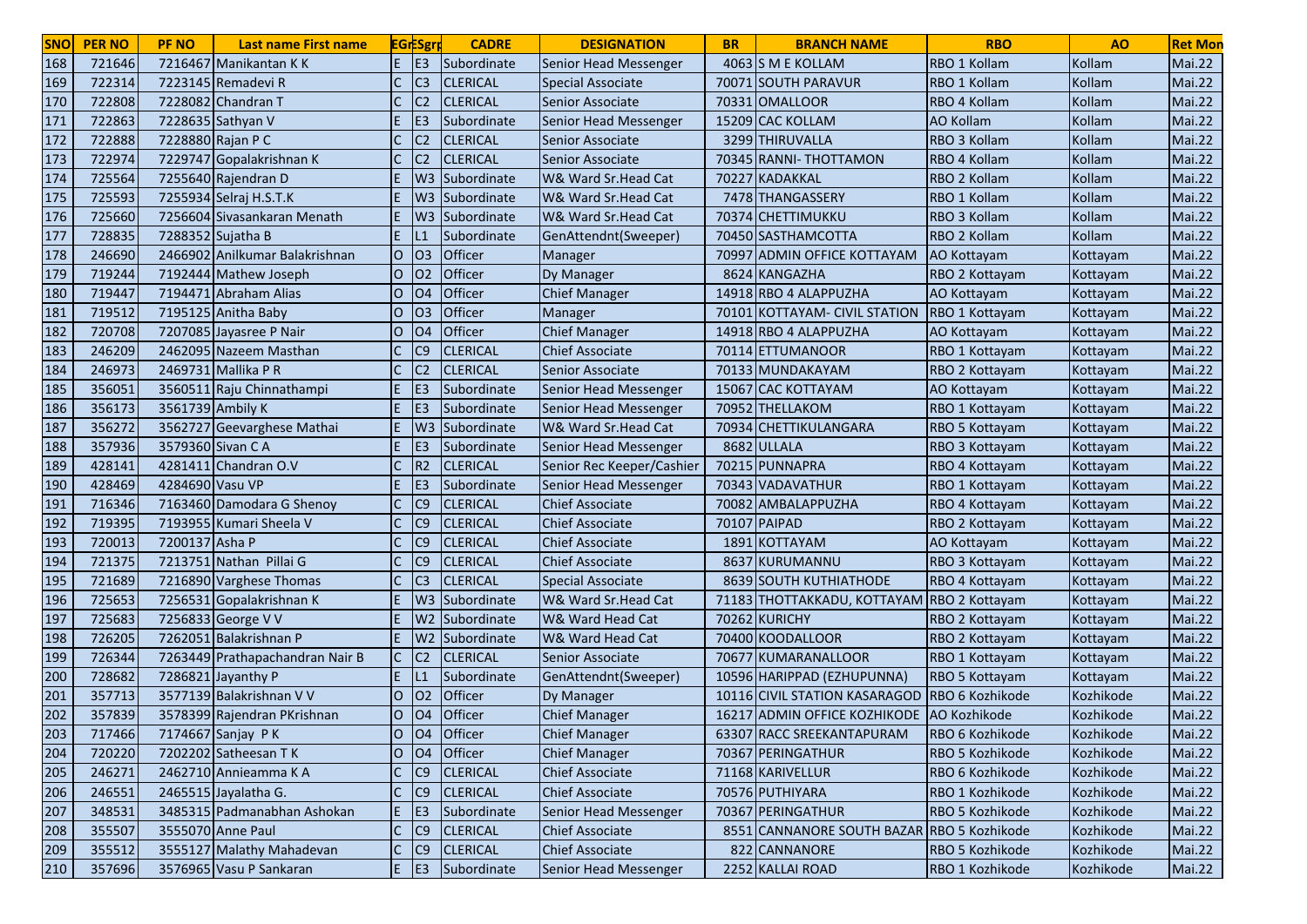| <b>SNO</b> | <b>PER NO</b> | <b>PF NO</b>      | <b>Last name First name</b> |                | <b>EGrESgr</b>  | <b>CADRE</b>         | <b>DESIGNATION</b>           | <b>BR</b> | <b>BRANCH NAME</b>                          | <b>RBO</b>            | A <sub>O</sub>  | <b>Ret Mon</b> |
|------------|---------------|-------------------|-----------------------------|----------------|-----------------|----------------------|------------------------------|-----------|---------------------------------------------|-----------------------|-----------------|----------------|
| 211        | 428227        |                   | 4282272 Suresh Babu M       |                | C <sub>0</sub>  | <b>CLERICAL</b>      | <b>Customer Assistant</b>    |           | 3035 KAINATTY                               | RBO 3 Kozhikode       | Kozhikode       | Mai.22         |
| 212        | 428455        |                   | 4284550 Anandan K           |                | E <sub>3</sub>  | Subordinate          | Senior Head Messenger        |           | 70211 TANUR                                 | RBO 2 Kozhikode       | Kozhikode       | <b>Mai.22</b>  |
| 213        | 428465        |                   | 4284658 Velayudhan K P      |                | E <sub>3</sub>  | Subordinate          | <b>Senior Head Messenger</b> |           | 4686 PAYYANUR ADB                           | RBO 6 Kozhikode       | Kozhikode       | Mai.22         |
| 214        | 428695        |                   | 4286952 Viswanathan V G     |                | W <sub>3</sub>  | Subordinate          | W& Ward Sr.Head Cat          |           | 8670 TELLICHERRY TOWN                       | RBO 5 Kozhikode       | Kozhikode       | <b>Mai.22</b>  |
| 215        | 428725        |                   | 4287258 Sasikumar A         |                | W3              | Subordinate          | W& Ward Sr.Head Cat          |           | 1757 MALAPARAMBA                            | RBO 1 Kozhikode       | Kozhikode       | Mai.22         |
| 216        | 717468        |                   | 7174683 Vinodkumar Das R    |                | C <sub>9</sub>  | <b>CLERICAL</b>      | <b>Chief Associate</b>       | 822       | CANNANORE                                   | RBO 5 Kozhikode       | Kozhikode       | Mai.22         |
| 217        | 720083        |                   | 7200838 Umakumari PV        |                | C9              | <b>CLERICAL</b>      | <b>Chief Associate</b>       |           | 70225 THAMARASSERY                          | RBO 3 Kozhikode       | Kozhikode       | Mai.22         |
| 218        | 720093        |                   | 7200935 Kannan P A          |                | C <sub>9</sub>  | <b>CLERICAL</b>      | <b>Chief Associate</b>       |           | 70775 POOKKOTTUMPADAM                       | RBO 4 Kozhikode       | Kozhikode       | Mai.22         |
| 219        | 720594        |                   | 7205945 James K A           |                | C <sub>9</sub>  | <b>CLERICAL</b>      | <b>Chief Associate</b>       |           | 70198 PERINTALMANNA                         | RBO 4 Kozhikode       | Kozhikode       | Mai.22         |
| 220        | 721012        |                   | 7210124 John Jacob P        |                | C <sub>2</sub>  | <b>CLERICAL</b>      | Senior Associate             |           | 70259 PAYYANNUR                             | RBO 6 Kozhikode       | Kozhikode       | Mai.22         |
| 221        | 723321        |                   | 7233213 Sathy V J           |                | E <sub>1</sub>  | Subordinate          | Messenger                    |           | 70684 KOYILANDY TOWN                        | RBO 2 Kozhikode       | Kozhikode       | Mai.22         |
| 222        | 723345        |                   | 7233450 Vijayan P K         | $\mathsf{C}$   | <b>RK</b>       | <b>CLERICAL</b>      | Rec Keeper/Cashier           |           | 262 TIRUR                                   | RBO 4 Kozhikode       | Kozhikode       | <b>Mai.22</b>  |
| 223        | 724183        | 7241836 Lalitha N |                             |                | IE <sub>3</sub> | Subordinate          | Senior Head Messenger        |           | 18951 B P ANGADI                            | RBO 4 Kozhikode       | Kozhikode       | Mai.22         |
| 224        | 724605        |                   | 7246056 Sulochana K         |                | IE <sub>3</sub> | Subordinate          | Senior Head Messenger        |           | 8678 TIRUR TOWN                             | RBO 4 Kozhikode       | Kozhikode       | Mai.22         |
| 225        | 725141        |                   | 7251416 Sivankutty N N      |                |                 | W3 Subordinate       | W& Ward Sr.Head Cat          |           | 3035 KAINATTY                               | RBO 3 Kozhikode       | Kozhikode       | <b>Mai.22</b>  |
| 226        | 725183        |                   | 7251831 Mohanan R           |                |                 | W3 Subordinate       | W& Ward Sr.Head Cat          |           | 262 TIRUR                                   | RBO 4 Kozhikode       | Kozhikode       | <b>Mai.22</b>  |
| 227        | 725275        |                   | 7252757 Krishnadas A S      |                |                 | W3 Subordinate       | W& Ward Sr.Head Cat          |           | 262 TIRUR                                   | RBO 4 Kozhikode       | Kozhikode       | <b>Mai.22</b>  |
| 228        | 725344        |                   | 7253443 Ramesh Kumar M      |                | W3              | Subordinate          | W& Ward Sr.Head Cat          |           | 926 TELLICHERRY                             | RBO 5 Kozhikode       | Kozhikode       | <b>Mai.22</b>  |
| 229        | 725369        | 7253699 Baby K C  |                             |                |                 | W3 Subordinate       | W& Ward Sr.Head Cat          |           | 3035 KAINATTY                               | RBO 3 Kozhikode       | Kozhikode       | Mai.22         |
| 230        | 725860        |                   | 7258607 Krishna Kumar V     |                | C <sub>2</sub>  | <b>CLERICAL</b>      | Senior Associate             |           | 8268 THIRUVANNUR                            | RBO 1 Kozhikode       | Kozhikode       | <b>Mai.22</b>  |
| 231        | 726169        |                   | 7261691 Sreekumaran Nair C  |                | W <sub>2</sub>  | Subordinate          | W& Ward Head Cat             | 70712     | KANNUR UNIVERSITY                           | RBO 5 Kozhikode       | Kozhikode       | <b>Mai.22</b>  |
| 232        | 726288        |                   | 7262884 Sivasankaran B      |                | CO              | <b>CLERICAL</b>      | <b>Customer Assistant</b>    |           | 61421 BALANTHODE                            | RBO 6 Kozhikode       | Kozhikode       | <b>Mai.22</b>  |
| 233        | 252261        |                   | 2522616 Nandanan KB         | $\overline{O}$ | O <sub>3</sub>  | Officer              | Manager                      |           | 18340 RBO 5 SHORANUR                        | <b>AO Thrissur</b>    | <b>Thrissur</b> | Mai.22         |
| 234        | 316127        |                   | 3161277 Sahadevan PI        | lO.            | O <sub>3</sub>  | Officer              | Manager                      |           | 61012 RBO 2 THRISSUR                        | <b>AO Thrissur</b>    | <b>Thrissur</b> | Mai.22         |
| 235        | 350095        |                   | 3500950 Surendra Babu TV    | lO.            | O <sub>3</sub>  | Officer              | Manager                      |           | 14922 RBO 1 THRISSUR                        | <b>AO Thrissur</b>    | Thrissur        | Mai.22         |
| 236        | 356633        |                   | 3566331 Udaya Kumar M       | O              | <b>O4</b>       | Officer              | <b>Chief Manager</b>         |           | 14923 RBO 4 PALAKKAD                        | <b>AO Thrissur</b>    | Thrissur        | <b>Mai.22</b>  |
| 237        | 720426        |                   | 7204264 Lawrence CJ         | IО             | O <sub>3</sub>  | Officer              | Manager                      |           | 70904 RASMECCC                              | <b>AO Thrissur</b>    | Thrissur        | Mai.22         |
| 238        | 720703        | 7207034 Beena R   |                             | IО             | O <sub>2</sub>  | Officer              | Dy Manager                   |           | 70904 RASMECCC                              | <b>AO Thrissur</b>    | Thrissur        | <b>Mai.22</b>  |
| 239        | 721336        |                   | 7213360 Selvakumar CR       | O              | <b>O4</b>       | Officer              | <b>Chief Manager</b>         |           | 70497 SRIKRISHNAPURAM                       | <b>RBO 5 Thrissur</b> | Thrissur        | Mai.22         |
| 240        | 245756        |                   | 2457563 Shajilal NK         | E.             | E <sub>3</sub>  | Subordinate          | Senior Head Messenger        |           | 17359 KECHERY                               | <b>RBO 3 Thrissur</b> | <b>Thrissur</b> | <b>Mai.22</b>  |
| 241        | 355695        |                   | 3556956 Mollykutty Thomas   |                | C <sub>9</sub>  | <b>CLERICAL</b>      | <b>Chief Associate</b>       |           | 893 PALAKKAD (PALGHAT)                      | <b>AO Thrissur</b>    | Thrissur        | <b>Mai.22</b>  |
| 242        | 355940        | 3559408 Sasi O.K  |                             | E.             | IE3             | Subordinate          | Senior Head Messenger        |           | 70173 PUDUKAD                               | <b>RBO 2 Thrissur</b> | Thrissur        | <b>Mai.22</b>  |
| 243        | 428360        |                   | 4283600 Chandran K.P        | E.             | IE <sub>3</sub> | Subordinate          | <b>Senior Head Messenger</b> |           | 70167 CHAVAKKAD                             | <b>RBO 3 Thrissur</b> | Thrissur        | <b>Mai.22</b>  |
| 244        | 428403        |                   | 4284038 Velayudhan M Chothy | E.             | IE3             | Subordinate          | Senior Head Messenger        |           | 70166 PARAMEKKAVU TEM, THRISSRBO 1 Thrissur |                       | <b>Thrissur</b> | <b>Mai.22</b>  |
| 245        | 718999        |                   | 7189990 Sreekantan K        | $\mathsf{C}$   | C <sub>2</sub>  | <b>CLERICAL</b>      | Senior Associate             |           | 70169 CRANGANORE (KODUNGALLURBO 2 Thrissur  |                       | Thrissur        | <b>Mai.22</b>  |
| <b>Z46</b> | 721394        |                   | 7213948 Meenakshi R         |                | IC9             | <b>CLERICAL</b>      | <b>Chief Associate</b>       |           | 70266 OLLUR                                 | <b>RBO 1 Thrissur</b> | Thrissur        | Mai.22         |
| 247        | 723061        | 7230613 Usha K S  |                             | E.             | E3              | Subordinate          | Senior Head Messenger        |           | 70177 T B ROAD, PALAKKAD                    | <b>RBO 4 Thrissur</b> | Thrissur        | <b>Mai.22</b>  |
| 248        | 723280        |                   | 7232802 Subhadra G V G      | E.             | E3              | Subordinate          | Senior Head Messenger        |           | 8691 VENKIDANGU                             | RBO 3 Thrissur        | Thrissur        | <b>Mai.22</b>  |
| 249        | 724087        |                   | 7240872 Lalitha Kumari K    | E.             | E2              | Subordinate          | <b>Head Messenger</b>        |           | 70735 WEST FORT, THRISSUR                   | RBO 1 Thrissur        | Thrissur        | <b>Mai.22</b>  |
| 250        | 724913        |                   | 7249136 Lally Varghese      | $\mathsf{C}$   | C3              | <b>CLERICAL</b>      | <b>Special Associate</b>     |           | 10300 CAC THRISSUR                          | <b>AO Thrissur</b>    | Thrissur        | <b>Mai.22</b>  |
| 251        | 725684        |                   | 7256841 Varghese GO         | E.             |                 | W3 Subordinate       | W& Ward Sr.Head Cat          |           | 13222 KOOTTANAD                             | <b>RBO 5 Thrissur</b> | Thrissur        | <b>Mai.22</b>  |
| 252        | 726170        |                   | 7261705 Aravindhakshan TK   | E.             |                 | W2 Subordinate       | W& Ward Head Cat             |           | 70730 KECHERY                               | <b>RBO 3 Thrissur</b> | Thrissur        | <b>Mai.22</b>  |
| 253        | 726176        |                   | 7261764 Sreenivasan Nair KG |                |                 | E   W2   Subordinate | W& Ward Head Cat             |           | 71028 MUNDUR                                | RBO 4 Thrissur        | Thrissur        | Mai.22         |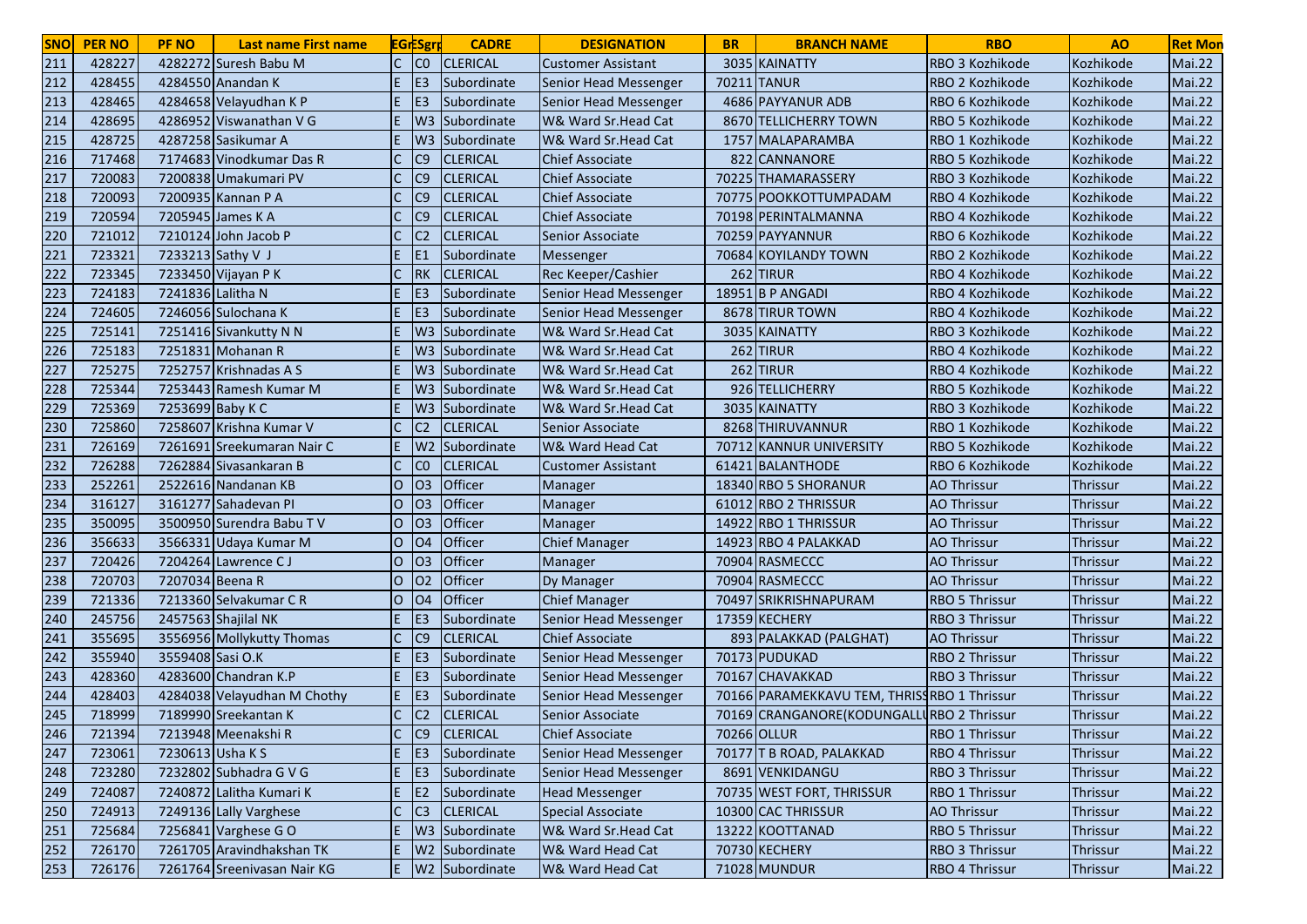| 254<br>E<br>W <sub>2</sub><br>726241<br>7262418 Sabu Kurian<br>12888 MEENAKSHIPURAM<br><b>RBO 4 Thrissur</b><br>Subordinate<br>W& Ward Head Cat<br><b>Thrissur</b><br>255<br>727771<br>7277717 Prabhavathy L<br>70970 ARIMBOOR<br>RBO 1 Thrissur<br>Subordinate<br>GenAttendnt(Sweeper)<br>Thrissur<br>256<br>02<br>Officer<br>2467712 Nageswari K G<br><b>TVM</b><br>246771<br>lO.<br><b>Dy Manager</b><br>70690 NANTHENCODE PBB<br>RBO 1 TVM<br>257<br>O <sub>2</sub><br>Officer<br><b>TVM</b><br>303180<br>3031802 Sheela Narayanan<br>61043 RASMEC IV NEDUMANGAD<br><b>AO TVM</b><br>lO.<br>Dy Manager<br>258<br>Officer<br><b>RASMECCC ThiruvananthapuAO TVM</b><br><b>TVM</b><br>720367<br>7203675 Raveendran Pillai G<br>O <sub>3</sub><br>O<br>Manager<br>70901<br>259<br>Officer<br><b>TVM</b><br>720939<br>7209398 Elizabeth Suja Jacob K<br>lO.<br><b>O4</b><br><b>Chief Manager</b><br><b>PB BRANCH TRIVANDRUM</b><br><b>RBO 1 TVM</b><br>4182<br>Officer<br><b>TVM</b><br>260<br>721342<br>7213425 Rajendra Kumar K G<br>lO.<br>02<br>70025 SANGHUMUGHOM<br><b>RBO 3 TVM</b><br>Dy Manager<br>261<br>721644<br>Officer<br><b>CENT PENSION PROC CELL,</b><br><b>TVM</b><br>7216440 Janaki . V<br>lO.<br>O <sub>3</sub><br><b>TAO TVM</b><br>Manager<br>447<br>262<br>Officer<br><b>TVM</b><br>721897<br>7218974 Seetha Devi N<br>lO.<br>02<br>16084 KAITHAMUKKU<br><b>RBO 1 TVM</b><br><b>Dy Manager</b><br><b>TVM</b><br>263<br>C <sub>9</sub><br>246378<br>2463784 Ushadevi P<br><b>CLERICAL</b><br><b>Chief Associate</b><br><b>RBO 2 TVM</b><br>8292 VALIAVILA<br><b>TVM</b><br>264<br>356751<br>3567516 Thankachan K P<br>E.<br>E <sub>3</sub><br>Subordinate<br>Senior Head Messenger<br>70338 KAITHAMUKKU<br>RBO 1 TVM | <b>Mai.22</b><br><b>Mai.22</b><br><b>Mai.22</b><br><b>Mai.22</b><br>Mai.22<br>Mai.22<br>Mai.22<br>Mai.22<br>Mai.22<br><b>Mai.22</b><br><b>Mai.22</b><br><b>Mai.22</b><br>Mai.22 |
|-------------------------------------------------------------------------------------------------------------------------------------------------------------------------------------------------------------------------------------------------------------------------------------------------------------------------------------------------------------------------------------------------------------------------------------------------------------------------------------------------------------------------------------------------------------------------------------------------------------------------------------------------------------------------------------------------------------------------------------------------------------------------------------------------------------------------------------------------------------------------------------------------------------------------------------------------------------------------------------------------------------------------------------------------------------------------------------------------------------------------------------------------------------------------------------------------------------------------------------------------------------------------------------------------------------------------------------------------------------------------------------------------------------------------------------------------------------------------------------------------------------------------------------------------------------------------------------------------------------------------------------------------------------------------------------------------------------------------------------------|---------------------------------------------------------------------------------------------------------------------------------------------------------------------------------|
|                                                                                                                                                                                                                                                                                                                                                                                                                                                                                                                                                                                                                                                                                                                                                                                                                                                                                                                                                                                                                                                                                                                                                                                                                                                                                                                                                                                                                                                                                                                                                                                                                                                                                                                                           |                                                                                                                                                                                 |
|                                                                                                                                                                                                                                                                                                                                                                                                                                                                                                                                                                                                                                                                                                                                                                                                                                                                                                                                                                                                                                                                                                                                                                                                                                                                                                                                                                                                                                                                                                                                                                                                                                                                                                                                           |                                                                                                                                                                                 |
|                                                                                                                                                                                                                                                                                                                                                                                                                                                                                                                                                                                                                                                                                                                                                                                                                                                                                                                                                                                                                                                                                                                                                                                                                                                                                                                                                                                                                                                                                                                                                                                                                                                                                                                                           |                                                                                                                                                                                 |
|                                                                                                                                                                                                                                                                                                                                                                                                                                                                                                                                                                                                                                                                                                                                                                                                                                                                                                                                                                                                                                                                                                                                                                                                                                                                                                                                                                                                                                                                                                                                                                                                                                                                                                                                           |                                                                                                                                                                                 |
|                                                                                                                                                                                                                                                                                                                                                                                                                                                                                                                                                                                                                                                                                                                                                                                                                                                                                                                                                                                                                                                                                                                                                                                                                                                                                                                                                                                                                                                                                                                                                                                                                                                                                                                                           |                                                                                                                                                                                 |
|                                                                                                                                                                                                                                                                                                                                                                                                                                                                                                                                                                                                                                                                                                                                                                                                                                                                                                                                                                                                                                                                                                                                                                                                                                                                                                                                                                                                                                                                                                                                                                                                                                                                                                                                           |                                                                                                                                                                                 |
|                                                                                                                                                                                                                                                                                                                                                                                                                                                                                                                                                                                                                                                                                                                                                                                                                                                                                                                                                                                                                                                                                                                                                                                                                                                                                                                                                                                                                                                                                                                                                                                                                                                                                                                                           |                                                                                                                                                                                 |
|                                                                                                                                                                                                                                                                                                                                                                                                                                                                                                                                                                                                                                                                                                                                                                                                                                                                                                                                                                                                                                                                                                                                                                                                                                                                                                                                                                                                                                                                                                                                                                                                                                                                                                                                           |                                                                                                                                                                                 |
|                                                                                                                                                                                                                                                                                                                                                                                                                                                                                                                                                                                                                                                                                                                                                                                                                                                                                                                                                                                                                                                                                                                                                                                                                                                                                                                                                                                                                                                                                                                                                                                                                                                                                                                                           |                                                                                                                                                                                 |
|                                                                                                                                                                                                                                                                                                                                                                                                                                                                                                                                                                                                                                                                                                                                                                                                                                                                                                                                                                                                                                                                                                                                                                                                                                                                                                                                                                                                                                                                                                                                                                                                                                                                                                                                           |                                                                                                                                                                                 |
|                                                                                                                                                                                                                                                                                                                                                                                                                                                                                                                                                                                                                                                                                                                                                                                                                                                                                                                                                                                                                                                                                                                                                                                                                                                                                                                                                                                                                                                                                                                                                                                                                                                                                                                                           |                                                                                                                                                                                 |
| <b>TVM</b><br>265<br>428424<br>4284240 Sasi C Karappan<br>E<br>IE <sub>3</sub><br>Subordinate<br>Senior Head Messenger<br>70325 VIZHINJAM<br>RBO 2 TVM                                                                                                                                                                                                                                                                                                                                                                                                                                                                                                                                                                                                                                                                                                                                                                                                                                                                                                                                                                                                                                                                                                                                                                                                                                                                                                                                                                                                                                                                                                                                                                                    |                                                                                                                                                                                 |
| 266<br>C <sub>9</sub><br><b>TVM</b><br>719419<br>7194196 Suseelakumary T B<br><b>CLERICAL</b><br><b>Chief Associate</b><br>70022 THIRUMALA<br><b>RBO 2 TVM</b>                                                                                                                                                                                                                                                                                                                                                                                                                                                                                                                                                                                                                                                                                                                                                                                                                                                                                                                                                                                                                                                                                                                                                                                                                                                                                                                                                                                                                                                                                                                                                                            |                                                                                                                                                                                 |
| 267<br>719832<br>C <sub>9</sub><br><b>TVM</b><br>7198329 Remani K A<br><b>CLERICAL</b><br><b>Chief Associate</b><br>71176 PULIYARAKONAM<br>RBO 4 TVM                                                                                                                                                                                                                                                                                                                                                                                                                                                                                                                                                                                                                                                                                                                                                                                                                                                                                                                                                                                                                                                                                                                                                                                                                                                                                                                                                                                                                                                                                                                                                                                      | Mai.22                                                                                                                                                                          |
| 268<br><b>TVM</b><br>720457<br>7204574 Sobhana S<br>C <sub>9</sub><br><b>CLERICAL</b><br><b>Chief Associate</b><br>70023 SASTHAMANGALAM<br>RBO 1 TVM                                                                                                                                                                                                                                                                                                                                                                                                                                                                                                                                                                                                                                                                                                                                                                                                                                                                                                                                                                                                                                                                                                                                                                                                                                                                                                                                                                                                                                                                                                                                                                                      | <b>Mai.22</b>                                                                                                                                                                   |
| 269<br><b>TVM</b><br>720743<br>7207433 Soma Latha S<br>C <sub>9</sub><br><b>CLERICAL</b><br><b>Chief Associate</b><br>70028 Thiruvananthapuram CITY<br><b>AO TVM</b>                                                                                                                                                                                                                                                                                                                                                                                                                                                                                                                                                                                                                                                                                                                                                                                                                                                                                                                                                                                                                                                                                                                                                                                                                                                                                                                                                                                                                                                                                                                                                                      | <b>Mai.22</b>                                                                                                                                                                   |
| 270<br>7210809 Meera AV<br>C <sub>9</sub><br><b>AO TVM</b><br><b>TVM</b><br>721080<br><b>CLERICAL</b><br><b>Chief Associate</b><br>941<br>Thiruvananthapuram                                                                                                                                                                                                                                                                                                                                                                                                                                                                                                                                                                                                                                                                                                                                                                                                                                                                                                                                                                                                                                                                                                                                                                                                                                                                                                                                                                                                                                                                                                                                                                              | <b>Mai.22</b>                                                                                                                                                                   |
| 271<br><b>TVM</b><br>721159<br>7211597 Latha J<br>C <sub>9</sub><br><b>CLERICAL</b><br><b>Chief Associate</b><br>70263 SANTHI NAGAR<br>RBO 1 TVM                                                                                                                                                                                                                                                                                                                                                                                                                                                                                                                                                                                                                                                                                                                                                                                                                                                                                                                                                                                                                                                                                                                                                                                                                                                                                                                                                                                                                                                                                                                                                                                          | <b>Mai.22</b>                                                                                                                                                                   |
| <b>TVM</b><br>272<br>722355<br>7223552 Radhakrishnan K<br><b>CLERICAL</b><br>70578 SERVICE BR, Thiruvananthap AO TVM<br>C2<br>Senior Associate                                                                                                                                                                                                                                                                                                                                                                                                                                                                                                                                                                                                                                                                                                                                                                                                                                                                                                                                                                                                                                                                                                                                                                                                                                                                                                                                                                                                                                                                                                                                                                                            | <b>Mai.22</b>                                                                                                                                                                   |
| 273<br><b>TVM</b><br>722887<br>7228872 Radhakrishnan C<br><b>KILIMANOOR</b><br>E <sub>3</sub><br>Subordinate<br>Senior Head Messenger<br>70041<br>RBO 4 TVM                                                                                                                                                                                                                                                                                                                                                                                                                                                                                                                                                                                                                                                                                                                                                                                                                                                                                                                                                                                                                                                                                                                                                                                                                                                                                                                                                                                                                                                                                                                                                                               | <b>Mai.22</b>                                                                                                                                                                   |
| 274<br><b>TVM</b><br>725635<br>7256353 Ramachandran P<br>C <sub>2</sub><br><b>CLERICAL</b><br><b>AO TVM</b><br>Senior Associate<br>10298 CAC Thiruvananthapuram                                                                                                                                                                                                                                                                                                                                                                                                                                                                                                                                                                                                                                                                                                                                                                                                                                                                                                                                                                                                                                                                                                                                                                                                                                                                                                                                                                                                                                                                                                                                                                           | <b>Mai.22</b>                                                                                                                                                                   |
| 275<br><b>TVM</b><br>726260<br>7262604 Vijayakumar R<br>W <sub>2</sub><br>Subordinate<br>W& Ward Head Cat<br>70460 UDIYANKULANGARA ADB<br><b>RBO 2 TVM</b>                                                                                                                                                                                                                                                                                                                                                                                                                                                                                                                                                                                                                                                                                                                                                                                                                                                                                                                                                                                                                                                                                                                                                                                                                                                                                                                                                                                                                                                                                                                                                                                | <b>Mai.22</b>                                                                                                                                                                   |
| 276<br>Officer<br><b>TVM</b><br>246101<br>2461013 Suresh Kumar Komath<br>lO.<br>O <sub>5</sub><br><b>Asst General Manager</b><br>4282<br><b>LHO</b> Thiruvananthapuram<br><b>LHO TVM</b>                                                                                                                                                                                                                                                                                                                                                                                                                                                                                                                                                                                                                                                                                                                                                                                                                                                                                                                                                                                                                                                                                                                                                                                                                                                                                                                                                                                                                                                                                                                                                  | Mai.22                                                                                                                                                                          |
| 277<br><b>TVM</b><br>691703<br>6917038 Ramachandran M<br>Officer<br>lO.<br>02<br>4282<br>LHO Thiruvananthapuram<br><b>LHO TVM</b><br>Dy Manager                                                                                                                                                                                                                                                                                                                                                                                                                                                                                                                                                                                                                                                                                                                                                                                                                                                                                                                                                                                                                                                                                                                                                                                                                                                                                                                                                                                                                                                                                                                                                                                           | Mai.22                                                                                                                                                                          |
| 278<br>717113<br>7171137 Balakrishnan TV<br>O <sub>3</sub><br>Officer<br><b>TVM</b><br>lO.<br>Manager<br>4282<br>LHO Thiruvananthapuram<br><b>LHO TVM</b>                                                                                                                                                                                                                                                                                                                                                                                                                                                                                                                                                                                                                                                                                                                                                                                                                                                                                                                                                                                                                                                                                                                                                                                                                                                                                                                                                                                                                                                                                                                                                                                 | Mai.22                                                                                                                                                                          |
| 279<br>Officer<br><b>Chief Manager</b><br><b>TVM</b><br>720306<br>7203063 Jayakrishna J<br>O<br>O <sub>4</sub><br><b>LHO</b> Thiruvananthapuram<br>LHO TVM<br>4282                                                                                                                                                                                                                                                                                                                                                                                                                                                                                                                                                                                                                                                                                                                                                                                                                                                                                                                                                                                                                                                                                                                                                                                                                                                                                                                                                                                                                                                                                                                                                                        | <b>Mai.22</b>                                                                                                                                                                   |
| 280<br>7203667 Valsala . P<br>Officer<br><b>TVM</b><br>720366<br>O <sub>3</sub><br>Manager<br>IО<br>4282 LHO Thiruvananthapuram<br>LHO TVM                                                                                                                                                                                                                                                                                                                                                                                                                                                                                                                                                                                                                                                                                                                                                                                                                                                                                                                                                                                                                                                                                                                                                                                                                                                                                                                                                                                                                                                                                                                                                                                                | Mai.22                                                                                                                                                                          |
| 281<br><b>TVM</b><br>Officer<br>720424<br>7204248 Koshy Panicker<br>IО<br><b>Chief Manager</b><br><b>LHO TVM</b><br>O <sub>4</sub><br>4282 LHO Thiruvananthapuram                                                                                                                                                                                                                                                                                                                                                                                                                                                                                                                                                                                                                                                                                                                                                                                                                                                                                                                                                                                                                                                                                                                                                                                                                                                                                                                                                                                                                                                                                                                                                                         | <b>Mai.22</b>                                                                                                                                                                   |
| 282<br><b>TVM</b><br>lo<br>Officer<br>720841<br>7208413 Balamanickam Sankaran<br><b>O4</b><br><b>Chief Manager</b><br>4282 LHO Thiruvananthapuram<br><b>LHO TVM</b>                                                                                                                                                                                                                                                                                                                                                                                                                                                                                                                                                                                                                                                                                                                                                                                                                                                                                                                                                                                                                                                                                                                                                                                                                                                                                                                                                                                                                                                                                                                                                                       | Mai.22                                                                                                                                                                          |
| 283<br>Officer<br><b>TVM</b><br>720963<br>7209630 Nazarudeen H<br>O<br><b>O4</b><br><b>Chief Manager</b><br>4282<br><b>LHO TVM</b><br>LHO Thiruvananthapuram                                                                                                                                                                                                                                                                                                                                                                                                                                                                                                                                                                                                                                                                                                                                                                                                                                                                                                                                                                                                                                                                                                                                                                                                                                                                                                                                                                                                                                                                                                                                                                              | <b>Mai.22</b>                                                                                                                                                                   |
| 284<br>Officer<br><b>TVM</b><br>721107<br>7211074 Babu S K.<br>02<br>4282<br><b>LHO TVM</b><br>lO.<br>Dy Manager<br><b>LHO</b> Thiruvananthapuram                                                                                                                                                                                                                                                                                                                                                                                                                                                                                                                                                                                                                                                                                                                                                                                                                                                                                                                                                                                                                                                                                                                                                                                                                                                                                                                                                                                                                                                                                                                                                                                         | <b>Mai.22</b>                                                                                                                                                                   |
| 285<br>Officer<br>721584<br><b>TVM</b><br>7215843 Sreekumar S<br>O <sub>4</sub><br><b>Chief Manager</b><br>4282<br>LHO Thiruvananthapuram<br><b>LHO TVM</b><br>IО                                                                                                                                                                                                                                                                                                                                                                                                                                                                                                                                                                                                                                                                                                                                                                                                                                                                                                                                                                                                                                                                                                                                                                                                                                                                                                                                                                                                                                                                                                                                                                         | <b>Mai.22</b>                                                                                                                                                                   |
| 286<br>7215878 Santhini . G<br>Officer<br>721587<br>O <sub>4</sub><br><b>Chief Manager</b><br>4282<br>LHO Thiruvananthapuram<br>LHO TVM<br><b>TVM</b><br>IО                                                                                                                                                                                                                                                                                                                                                                                                                                                                                                                                                                                                                                                                                                                                                                                                                                                                                                                                                                                                                                                                                                                                                                                                                                                                                                                                                                                                                                                                                                                                                                               | <b>Mai.22</b>                                                                                                                                                                   |
| Officer<br>287<br>7225180 Sobhana Devi .S<br><b>LHO TVM</b><br><b>TVM</b><br>722518<br>O <sub>4</sub><br><b>Chief Manager</b><br>4282<br>LHO Thiruvananthapuram<br>0                                                                                                                                                                                                                                                                                                                                                                                                                                                                                                                                                                                                                                                                                                                                                                                                                                                                                                                                                                                                                                                                                                                                                                                                                                                                                                                                                                                                                                                                                                                                                                      | <b>Mai.22</b>                                                                                                                                                                   |
| 288<br>722756<br>7227566 Surendran K Kesavan<br>E <sub>3</sub><br>Subordinate<br>61038 Global NRI Centre<br>LHO TVM<br><b>TVM</b><br>Senior Head Messenger                                                                                                                                                                                                                                                                                                                                                                                                                                                                                                                                                                                                                                                                                                                                                                                                                                                                                                                                                                                                                                                                                                                                                                                                                                                                                                                                                                                                                                                                                                                                                                                | <b>Mai.22</b>                                                                                                                                                                   |
| 246765<br>2467658 Babu Raj KR<br>IО<br><b>103</b><br><b>Officer</b><br>Manager<br>70153 MAIN ROAD, NORTH PARUR RBO 3 Ernakulam<br>Ernakulam<br>289                                                                                                                                                                                                                                                                                                                                                                                                                                                                                                                                                                                                                                                                                                                                                                                                                                                                                                                                                                                                                                                                                                                                                                                                                                                                                                                                                                                                                                                                                                                                                                                        | Jun.22                                                                                                                                                                          |
| 7191235 Georgekutty N J<br>lo<br>05<br>Officer<br>290<br>719123<br><b>Asst General Manager</b><br>5037 SMECCC, Ernakulam<br>AO Ernakulam<br>Ernakulam                                                                                                                                                                                                                                                                                                                                                                                                                                                                                                                                                                                                                                                                                                                                                                                                                                                                                                                                                                                                                                                                                                                                                                                                                                                                                                                                                                                                                                                                                                                                                                                     | Jun.22                                                                                                                                                                          |
| 02<br>291<br>7194633 Girija V G<br>$\overline{O}$<br>Officer<br>719463<br>18060 KATHRIKADAVU<br>RBO 2 Ernakulam<br>Ernakulam<br>Dy Manager                                                                                                                                                                                                                                                                                                                                                                                                                                                                                                                                                                                                                                                                                                                                                                                                                                                                                                                                                                                                                                                                                                                                                                                                                                                                                                                                                                                                                                                                                                                                                                                                | <b>Jun.22</b>                                                                                                                                                                   |
| 292<br>7211619 Murugan S<br>$\overline{O}$<br>O <sub>3</sub><br>Officer<br>70157 ANGAMALLY<br>RBO 3 Ernakulam<br>721161<br>Manager<br>Ernakulam                                                                                                                                                                                                                                                                                                                                                                                                                                                                                                                                                                                                                                                                                                                                                                                                                                                                                                                                                                                                                                                                                                                                                                                                                                                                                                                                                                                                                                                                                                                                                                                           | Jun.22                                                                                                                                                                          |
| 293<br>$\mathsf{C}$<br>355556<br>3555569 Geetha Devi BS<br>C9<br><b>CLERICAL</b><br><b>Chief Associate</b><br>70151 KACHERITHAZHAM, MVUZH RBO 4 Ernakulam<br>Ernakulam                                                                                                                                                                                                                                                                                                                                                                                                                                                                                                                                                                                                                                                                                                                                                                                                                                                                                                                                                                                                                                                                                                                                                                                                                                                                                                                                                                                                                                                                                                                                                                    | Jun.22                                                                                                                                                                          |
| 294<br>$\mathsf{C}$<br>689451<br>6894518 Balakrishnan C<br>C9<br>71017 PBB PERUMBAVOOR<br><b>CLERICAL</b><br><b>Chief Associate</b><br>RBO 4 Ernakulam<br>Ernakulam                                                                                                                                                                                                                                                                                                                                                                                                                                                                                                                                                                                                                                                                                                                                                                                                                                                                                                                                                                                                                                                                                                                                                                                                                                                                                                                                                                                                                                                                                                                                                                       | Jun.22                                                                                                                                                                          |
| 295<br>7198450 Santhi S Menon<br>$\mathsf{C}$<br> C9 <br>70378 KEEZHMAD<br>719845<br><b>CLERICAL</b><br><b>Chief Associate</b><br>RBO 3 Ernakulam<br>Ernakulam                                                                                                                                                                                                                                                                                                                                                                                                                                                                                                                                                                                                                                                                                                                                                                                                                                                                                                                                                                                                                                                                                                                                                                                                                                                                                                                                                                                                                                                                                                                                                                            |                                                                                                                                                                                 |
| 296<br>$ C $ $ C9 $<br>10697 NORTH PARUR<br>720398<br>7203985 Baby Saroja S<br><b>CLERICAL</b><br>RBO 3 Ernakulam<br><b>Chief Associate</b><br>Ernakulam                                                                                                                                                                                                                                                                                                                                                                                                                                                                                                                                                                                                                                                                                                                                                                                                                                                                                                                                                                                                                                                                                                                                                                                                                                                                                                                                                                                                                                                                                                                                                                                  | Jun.22                                                                                                                                                                          |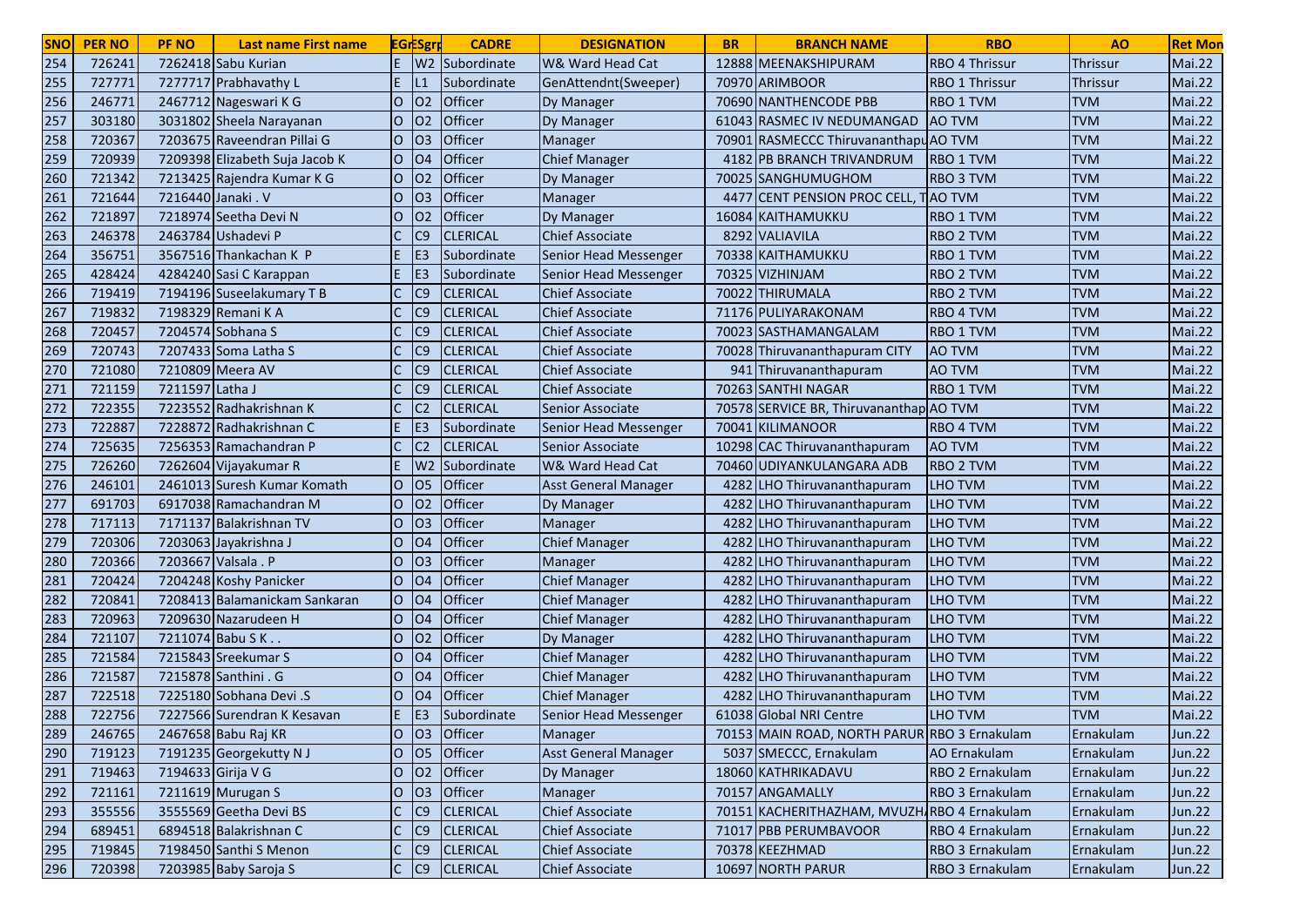| <b>SNO</b> | <b>PER NO</b> | <b>PF NO</b>       | <b>Last name First name</b>       |                | <b>EGrESgr</b> | <b>CADRE</b>               | <b>DESIGNATION</b>           | <b>BR</b> | <b>BRANCH NAME</b>                            | <b>RBO</b>            | A <sub>O</sub>  | <b>Ret Mon</b> |
|------------|---------------|--------------------|-----------------------------------|----------------|----------------|----------------------------|------------------------------|-----------|-----------------------------------------------|-----------------------|-----------------|----------------|
| 297        | 721447        |                    | 7214472 Meenakshi V               |                | C <sub>9</sub> | <b>CLERICAL</b>            | Chief Associate              |           | 8616 Ernakulam SOUTH                          | RBO 2 Ernakulam       | Ernakulam       | Jun.22         |
| 298        | 722438        |                    | 7224389 Manojkumar N P            |                | R <sub>3</sub> | <b>CLERICAL</b>            | Special Rec Keeper/Cashier   |           | 71017 PBB PERUMBAVOOR                         | RBO 4 Ernakulam       | Ernakulam       | Jun.22         |
| 299        | 725665        |                    | 7256655 Vijayakumar M             |                |                | W <sub>2</sub> Subordinate | W& Ward Head Cat             |           | 70153 MAIN ROAD, NORTH PARUR RBO 3 Ernakulam  |                       | Ernakulam       | <b>Jun.22</b>  |
| 300        | 319484        |                    | 3194841 Rajindran Nair Vp         | $\Omega$       | 02             | Officer                    | <b>Dy Manager</b>            |           | 70345 RANNI- THOTTAMON                        | RBO 4 Kollam          | Kollam          | <b>Jun.22</b>  |
| 301        | 719737        |                    | 7197373 Jayakrishnan V            | $\Omega$       | O <sub>4</sub> | Officer                    | <b>Chief Manager</b>         |           | 10212 RASMECC, KOLLAM                         | <b>AO Kollam</b>      | Kollam          | <b>Jun.22</b>  |
| 302        | 246106        | 2461064 Girija P   |                                   |                | C9             | <b>CLERICAL</b>            | <b>Chief Associate</b>       |           | 70762 ELANTHOOR                               | RBO 4 Kollam          | Kollam          | <b>Jun.22</b>  |
| 303        | 428105        |                    | 4281055 Sasidharan PK             |                | E <sub>3</sub> | Subordinate                | Senior Head Messenger        |           | 70352 KOTTIYAM                                | RBO 1 Kollam          | Kollam          | <b>Jun.22</b>  |
| 304        | 719973        |                    | 7199732 Sivakami P V              | $\mathsf{C}$   | C <sub>9</sub> | <b>CLERICAL</b>            | <b>Chief Associate</b>       |           | 70361 ENATHU                                  | RBO 4 Kollam          | Kollam          | <b>Jun.22</b>  |
| 305        | 720393        | 7203934 Meera M    |                                   |                | C <sub>9</sub> | <b>CLERICAL</b>            | <b>Chief Associate</b>       |           | 70353 KULANADA                                | RBO 4 Kollam          | Kollam          | <b>Jun.22</b>  |
| 306        | 722478        |                    | 7224788 Sivankutty S              |                | C <sub>2</sub> | <b>CLERICAL</b>            | Senior Associate             |           | 70072 PATHANAPURAM                            | RBO 2 Kollam          | Kollam          | <b>Jun.22</b>  |
| 307        | 722755        | 7227558 Mani KK    |                                   |                | C <sub>2</sub> | <b>CLERICAL</b>            | <b>Senior Associate</b>      |           | 63101 CAC ADOOR                               | AO Kollam (DGM BR)    | Kollam          | <b>Jun.22</b>  |
| 308        | 725339        |                    | 7253397 Sisupalan PK              |                | C <sub>2</sub> | <b>CLERICAL</b>            | Senior Associate             |           | 70491 NALLILA                                 | RBO 2 Kollam          | Kollam          | <b>Jun.22</b>  |
| 309        | 726215        |                    | 7262159 Mohandas K                |                |                | W <sub>2</sub> Subordinate | W& Ward Head Cat             |           | 15209 CAC KOLLAM                              | <b>AO Kollam</b>      | Kollam          | <b>Jun.22</b>  |
| 310        | 723053        |                    | 7230532 Geethalakshmi G           | lO.            | <b>O4</b>      | Officer                    | <b>Chief Manager</b>         |           | 14919 RBO 1 KOTTAYAM                          | AO Kottayam           | Kottayam        | <b>Jun.22</b>  |
| 311        | 428685        |                    | 4286855 Rajasekharan Nair         |                | C <sub>2</sub> | <b>CLERICAL</b>            | Senior Associate             |           | 70271 THAMARAKULAM                            | RBO 5 Kottayam        | Kottayam        | <b>Jun.22</b>  |
| 312        | 720726        |                    | 7207263 Sivaprasad S              |                | C <sub>9</sub> | <b>CLERICAL</b>            | <b>Chief Associate</b>       |           | 70318 HIGHWAY, AROOR                          | RBO 4 Kottayam        | Kottayam        | <b>Jun.22</b>  |
| 313        | 721026        |                    | 7210264 Balasundaram N            |                | C <sub>9</sub> | <b>CLERICAL</b>            | <b>Chief Associate</b>       |           | 70223 THIRUVARPU                              | RBO 1 Kottayam        | Kottayam        | <b>Jun.22</b>  |
| 314        | 722753        |                    | 7227531 Bhaskaran A               | E.             | E <sub>3</sub> | Subordinate                | Senior Head Messenger        |           | 70089 MAVELIKKARA TOWN                        | RBO 5 Kottayam        | Kottayam        | Jun.22         |
| 315        | 246247        |                    | 2462478 Maila Naik B              | lO.            | <b>O4</b>      | Officer                    | <b>Chief Manager</b>         |           | 70201 RS ROAD, KASARAGOD                      | RBO 6 Kozhikode       | Kozhikode       | Jun.22         |
| 316        | 246636        |                    | 2466368 Devika Mini L Menon       | lO             | O <sub>2</sub> | Officer                    | Dy Manager                   |           | 1757 MALAPARAMBA                              | RBO 1 Kozhikode       | Kozhikode       | <b>Jun.22</b>  |
| 317        | 246658        |                    | 2466589 Sajeevan Kakkattiyil      | lO.            | O <sub>2</sub> | <b>Officer</b>             | Dy Manager                   |           | 61015 RBO 2 KOZHIKODE                         | AO Kozhikode          | Kozhikode       | <b>Jun.22</b>  |
| 318        | 428147        |                    | 4281470 Prema V P                 | E.             | E <sub>3</sub> | Subordinate                | <b>Senior Head Messenger</b> |           | 70420 MEPPAYUR                                | RBO 2 Kozhikode       | Kozhikode       | <b>Jun.22</b>  |
| 319        | 721641        | 7216416 Jayan D    |                                   |                | C <sub>2</sub> | <b>CLERICAL</b>            | Senior Associate             |           | 70452 SREEKANDAPURAM                          | RBO 6 Kozhikode       | Kozhikode       | <b>Jun.22</b>  |
| 320        | 723959        |                    | 7239599 Rajeswari P P             | E.             | E <sub>3</sub> | Subordinate                | Senior Head Messenger        |           | 70507 MALAPPURAM CIVIL STATIO RBO 4 Kozhikode |                       | Kozhikode       | <b>Jun.22</b>  |
| 321        | 726212        |                    | 7262124 Cheriyan O                | E.             |                | W2 Subordinate             | W& Ward Head Cat             |           | 70726 WANDOOR                                 | RBO 4 Kozhikode       | Kozhikode       | <b>Jun.22</b>  |
| 322        | 726282        |                    | 7262825 Chandran Pillai B         | E.             |                | W <sub>2</sub> Subordinate | W& Ward Head Cat             |           | 70211 TANUR                                   | RBO 2 Kozhikode       | Kozhikode       | <b>Jun.22</b>  |
| 323        | 246721        |                    | 2467216 Siraja SIRAJA M           | IО             | O <sub>4</sub> | Officer                    | <b>Chief Manager</b>         |           | 70179 ALATHUR                                 | <b>RBO 5 Thrissur</b> | Thrissur        | <b>Jun.22</b>  |
| 324        | 723013        |                    | 7230133 Ammini PP                 | E              | E <sub>3</sub> | Subordinate                | Senior Head Messenger        |           | 70170 IRINJALAKUDA TOWN                       | <b>RBO 2 Thrissur</b> | <b>Thrissur</b> | <b>Jun.22</b>  |
| 325        | 725245        |                    | 7252455 Johny P K                 | C.             | C <sub>2</sub> | <b>CLERICAL</b>            | Senior Associate             |           | 70179 ALATHUR                                 | <b>RBO 5 Thrissur</b> | <b>Thrissur</b> | <b>Jun.22</b>  |
| 326        | 732366        | 7323662 Laila Raju |                                   | E.             | L1             | Subordinate                | GenAttendnt(Sweeper)         |           | 70172 WADAKANCHERRY                           | <b>RBO 3 Thrissur</b> | <b>Thrissur</b> | <b>Jun.22</b>  |
| 327        | 246896        |                    | 2468964 Premalatha N R            | lO.            | O <sub>3</sub> | Officer                    | Manager                      |           | 70901 RASMECCC ThiruvananthapuAO TVM          |                       | <b>TVM</b>      | <b>Jun.22</b>  |
| 328        | 719950        | 7199503 Girija V   |                                   | lO.            | 02             | <b>Officer</b>             | Dy Manager                   |           | 61043 RASMEC IV NEDUMANGAD                    | <b>AO TVM</b>         | <b>TVM</b>      | <b>Jun.22</b>  |
| 329        | 720379        |                    | 7203799 Jayanthy S                | lO.            | 02             | Officer                    | Dy Manager                   |           | 4477 CENT PENSION PROC CELL, TAO TVM          |                       | <b>TVM</b>      | <b>Jun.22</b>  |
| 330        | 721329        |                    | 7213298 Sushama P P               | lO.            | 02             | Officer                    | Dy Manager                   |           | 13202 SME CITY CREDIT CENTRE                  | <b>AO TVM</b>         | <b>TVM</b>      | <b>Jun.22</b>  |
| 331        | 355129        |                    | 3551296 Chacko Thomas             |                | R <sub>3</sub> | <b>CLERICAL</b>            | Special Rec Keeper/Cashier   |           | 70028 Thiruvananthapuram CITY                 | <b>AO TVM</b>         | <b>TVM</b>      | Jun.22         |
| 332        | 357438        |                    | 3574385 Chacko A P                | IC.            | C9             | <b>CLERICAL</b>            | <b>Chief Associate</b>       |           | 70525 MADATHARA                               | <b>RBO 4 TVM</b>      | <b>TVM</b>      | <b>Jun.22</b>  |
| 333        | 428525        |                    | 4285255 Lawrance Jose K           | $\mathsf{C}$   | C <sub>9</sub> | <b>CLERICAL</b>            | <b>Chief Associate</b>       |           | 70048 MAIDANAM, VARKALA                       | <b>RBO 3 TVM</b>      | <b>TVM</b>      | <b>Jun.22</b>  |
| 334        | 719504        |                    | 7195044 Rani George               | $\mathsf{C}$   | C9             | <b>CLERICAL</b>            | <b>Chief Associate</b>       |           | 70024 MANACAUD                                | <b>RBO 2 TVM</b>      | <b>TVM</b>      | <b>Jun.22</b>  |
| 335        | 721256        |                    | 7212569 Krishnan T                | $\mathsf{C}$   | C9             | <b>CLERICAL</b>            | <b>Chief Associate</b>       |           | 70302 POOVACHAL ADB                           | RBO 4 TVM             | <b>TVM</b>      | Jun.22         |
| 336        | 725289        |                    | 7252897 Mohammed M                | E.             |                | W3 Subordinate             | W& Ward Sr.Head Cat          |           | 70325 VIZHINJAM                               | <b>RBO 2 TVM</b>      | <b>TVM</b>      | <b>Jun.22</b>  |
| 337        | 338168        |                    | 3381684 Subbarao Gopisetty        | lo             | O <sub>5</sub> | Officer                    | <b>Asst General Manager</b>  |           | 4282 LHO Thiruvananthapuram                   | LHO TVM               | <b>TVM</b>      | Jun.22         |
| 338        | 719278        | 7192789 Geetha S   |                                   | $\overline{O}$ | 02             | Officer                    | Dy Manager                   |           | 4282 LHO Thiruvananthapuram                   | LHO TVM               | <b>TVM</b>      | Jun.22         |
| 339        | 720039        |                    | 7200390 Harihara Subramani N Iyer | $\overline{O}$ | $ 05\rangle$   | Officer                    | <b>Asst General Manager</b>  |           | 4282 LHO Thiruvananthapuram                   | <b>LHO TVM</b>        | <b>TVM</b>      | <b>Jun.22</b>  |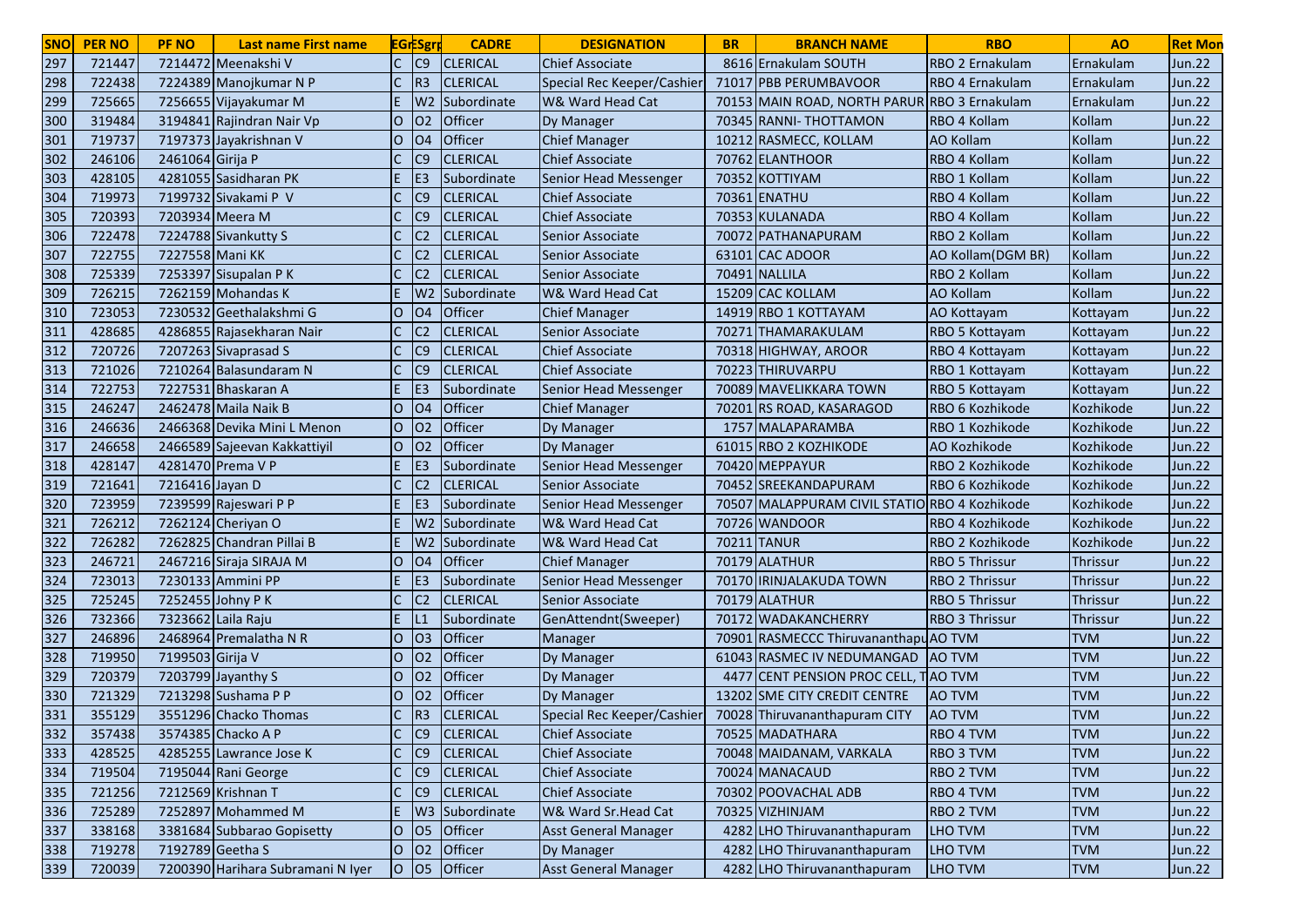| <b>SNO</b> | <b>PER NO</b> | <b>PF NO</b>       | <b>Last name First name</b>    |                | <b>EGrESgry</b> | <b>CADRE</b>    | <b>DESIGNATION</b>          | <b>BR</b> | <b>BRANCH NAME</b>                            | <b>RBO</b>                    | A <sub>O</sub> | <b>Ret Mon</b> |
|------------|---------------|--------------------|--------------------------------|----------------|-----------------|-----------------|-----------------------------|-----------|-----------------------------------------------|-------------------------------|----------------|----------------|
| 340        | 720348        |                    | 7203489 Sasilekha C K          | lo             | <b>O4</b>       | Officer         | <b>Chief Manager</b>        | 4282      | LHO Thiruvananthapuram                        | <b>LHO TVM</b>                | <b>TVM</b>     | Jun.22         |
| 341        | 721007        |                    | 7210078 Prakash Sukumaran      | 0              | 05              | Officer         | <b>Asst General Manager</b> | 4282      | LHO Thiruvananthapuram                        | LHO TVM                       | <b>TVM</b>     | Jun.22         |
| 342        | 246547        |                    | 2465477 Jose Paul              | 0              | O <sub>4</sub>  | Officer         | <b>Chief Manager</b>        |           | 15159 LCPC ERNAKULAM                          | AO Ernakulam                  | Ernakulam      | <b>Jul.22</b>  |
| 343        | 246669        |                    | 2466694 Premanandan G          | O              | lO <sub>5</sub> | Officer         | <b>Asst General Manager</b> |           | 70694 Intl.Service Branch                     | AO Ernakulam                  | Ernakulam      | <b>Jul.22</b>  |
| 344        | 357621        |                    | 3576213 Joseph George M        | O              | lO <sub>3</sub> | Officer         | Manager                     |           | 3539 M.G.ROAD ERNAKULAM                       | <b>RBO 1 Ernakulam</b>        | Ernakulam      | <b>Jul.22</b>  |
| 345        | 719329        |                    | 7193297 Princy Thomas          | O              | 04              | Officer         | <b>Chief Manager</b>        |           | 8769 ADMIN OFFICE ERNAKULAM AO Ernakulam      |                               | Ernakulam      | <b>Jul.22</b>  |
| 346        | 720760        | 7207603 Anil - T P |                                | 0              | O <sub>4</sub>  | Officer         | <b>Chief Manager</b>        | 8661      | PERUMBAVOOR                                   | RBO 4 Ernakulam               | Ernakulam      | Jul.22         |
| 347        | 720954        |                    | 7209541 Mytheen V P            | lO.            | O <sub>2</sub>  | Officer         | Dy Manager                  | 61011     | <b>RBO 5 Thodupuzha</b>                       | <b>AO</b> Ernakulam           | Ernakulam      | <b>Jul.22</b>  |
| 348        | 721631        |                    | 7216319 Dileep S S             | lO.            | 06              | Officer         | Dy General Manager          |           | 4062 CB ERNAKULAM                             | <b>AO</b> Ernakulam           | Ernakulam      | <b>Jul.22</b>  |
| 349        | 722395        |                    | 7223951 Prema K S              | 0              | O <sub>2</sub>  | Officer         | Dy Manager                  |           | 70694 Intl.Service Branch                     | AO Ernakulam                  | Ernakulam      | <b>Jul.22</b>  |
| 350        | 246278        |                    | 2462788 Nandini TK             |                | C <sub>9</sub>  | <b>CLERICAL</b> | <b>Chief Associate</b>      |           | 70157 ANGAMALLY                               | RBO 3 Ernakulam               | Ernakulam      | <b>Jul.22</b>  |
| 351        | 356303        |                    | 3563030 Rajasekharan Nair K    |                | W <sub>3</sub>  | Subordinate     | W& Ward Sr.Head Cat         |           | 70155 THODUPUZHA TOWN                         | RBO 5 Ernakulam               | Ernakulam      | <b>Jul.22</b>  |
| 352        | 719518        |                    | 7195184 Vasantha Kumari N      |                | C <sub>3</sub>  | <b>CLERICAL</b> | <b>Special Associate</b>    |           | 70147 ALUVA- CATHOLIC CENTRE                  | RBO 3 Ernakulam               | Ernakulam      | <b>Jul.22</b>  |
| 353        | 720508        | 7205082 Helen S J  |                                |                | C <sub>9</sub>  | <b>CLERICAL</b> | <b>Chief Associate</b>      |           | 6459 PERUVANTHANAM                            | RBO 5 Ernakulam               | Ernakulam      | <b>Jul.22</b>  |
| 354        | 720630        |                    | 7206305 Ancy T Kanatt          |                | IC3             | <b>CLERICAL</b> | <b>Special Associate</b>    |           | 1108 AMBALAMEDU                               | RBO 4 Ernakulam               | Ernakulam      | <b>Jul.22</b>  |
| 355        | 720771        |                    | 7207719 Susamma K I            |                | C <sub>9</sub>  | <b>CLERICAL</b> | <b>Chief Associate</b>      |           | 8674 THODUPUZHA                               | RBO 5 Ernakulam               | Ernakulam      | <b>Jul.22</b>  |
| 356        | 721212        |                    | 7212127 Daisy George           |                | C <sub>9</sub>  | <b>CLERICAL</b> | <b>Chief Associate</b>      |           | 12856 PUNNAKKAL                               | RBO 1 Ernakulam               | Ernakulam      | <b>Jul.22</b>  |
| 357        | 721870        |                    | 7218702 Lizy - Joseph          |                | C9              | <b>CLERICAL</b> | <b>Chief Associate</b>      |           | 8660 PERUMANOOR                               | RBO 2 Ernakulam               | Ernakulam      | <b>Jul.22</b>  |
| 358        | 724431        |                    | 7244312 Lalithamma U           |                | IE1             | Subordinate     | Messenger                   |           | 70147 ALUVA- CATHOLIC CENTRE                  | RBO 3 Ernakulam               | Ernakulam      | <b>Jul.22</b>  |
| 359        | 725381        |                    | 7253818 Kurian V J             |                | W <sub>3</sub>  | Subordinate     | W& Ward Sr. Head Cat        |           | 70808 VENNALA                                 | RBO 1 Ernakulam               | Ernakulam      | Jul.22         |
| 360        | 726247        |                    | 7262477 Vijayakumar KR         |                | W2              | Subordinate     | W& Ward Head Cat            |           | 70683 ARMB Ernakulam                          | <b>AO Ernakulam</b>           | Ernakulam      | <b>Jul.22</b>  |
| 361        | 286872        |                    | 2868725 Ravindra Kumar N       | O              | 04              | Officer         | <b>Chief Manager</b>        |           | 70087 MALLAPALLY                              | RBO 3 Kollam                  | Kollam         | <b>Jul.22</b>  |
| 362        | 355519        |                    | 3555194 Sreedevi Devakiamma    | lO.            | 02              | Officer         | Dy Manager                  |           | 70773 PBB, KADAPPAKKADA                       | RBO 1 Kollam                  | Kollam         | <b>Jul.22</b>  |
| 363        | 717744        |                    | 7177445 George Mathew          | lO.            | O <sub>4</sub>  | Officer         | <b>Chief Manager</b>        |           | 61045 RASMEC, THIRUVALLA                      | <b>AO Kollam</b>              | Kollam         | Jul.22         |
| 364        | 719416        |                    | 7194161 Saramma Varughese      | lo             | O <sub>4</sub>  | Officer         | <b>Chief Manager</b>        |           | 61005 RBO 4 PATHANAMTHITTA                    | <b>AO Kollam</b>              | Kollam         | <b>Jul.22</b>  |
| 365        | 355227        |                    | 3552276 Baburaj Vareed C       |                | R <sub>3</sub>  | <b>CLERICAL</b> | Special Rec Keeper/Cashie   |           | 70608 KUMMIL                                  | RBO 2 Kollam                  | Kollam         | <b>Jul.22</b>  |
| 366        | 715667        |                    | 7156677 Thankamony S           |                | C <sub>9</sub>  | <b>CLERICAL</b> | <b>Chief Associate</b>      |           | 70071 SOUTH PARAVUR                           | RBO 1 Kollam                  | Kollam         | <b>Jul.22</b>  |
| 367        | 719610        |                    | 7196105 Mariamma Chacko        |                | C <sub>9</sub>  | <b>CLERICAL</b> | <b>Chief Associate</b>      |           | 70058 PATHANAMTHITTA                          | RBO 4 Kollam                  | Kollam         | <b>Jul.22</b>  |
| 368        | 720586        |                    | 7205864 Radha V S              |                | C <sub>9</sub>  | <b>CLERICAL</b> | <b>Chief Associate</b>      |           | 70956 KUNNAMTHANAM                            | RBO 3 Kollam                  | Kollam         | <b>Jul.22</b>  |
| 369        | 355432        |                    | 3554325 Varghese V S           | 0              | 02              | Officer         | Dy Manager                  |           | 70934 CHETTIKULANGARA                         | RBO 5 Kottayam                | Kottayam       | <b>Jul.22</b>  |
| 370        | 718568        |                    | 7185685 Aney A Joseph          | Ю              | O <sub>3</sub>  | Officer         | Manager                     |           | 16997 RASMECCC KOTTAYAM                       | AO Kottayam                   | Kottayam       | <b>Jul.22</b>  |
| 371        | 719264        |                    | 7192649 Girishkumar Chulliyote | lO             | O <sub>4</sub>  | Officer         | <b>Chief Manager</b>        |           | 70360 ELAMGULAM                               | RBO 2 Kottayam                | Kottayam       | <b>Jul.22</b>  |
| 372        | 719342        |                    | 7193424 Padmakumari Amma S     | lO             | O <sub>3</sub>  | Officer         | Manager                     |           | 70089 MAVELIKKARA TOWN                        | RBO 5 Kottayam                | Kottayam       | <b>Jul.22</b>  |
| 373        | 719359        |                    | 7193599 Santhoshkumari PK      | O              | O <sub>3</sub>  | Officer         | <b>Manager</b>              |           | 61064 SMECCC., KOTTAYAM                       | AO Kottayam                   | Kottayam       | <b>Jul.22</b>  |
| 374        | 719456        |                    | 7194560 Indira OR              | O              | 03              | Officer         | <b>Manager</b>              |           | 16997 RASMECCC KOTTAYAM                       | AO Kottayam                   | Kottayam       | <b>Jul.22</b>  |
| 375        | 719470        |                    | 7194706 Suresh Kumar G Nair    | IО             | 104             | <b>Officer</b>  | <b>Chief Manager</b>        |           | 70652 S M E KOTTAYAM                          | RBO 1 Kottayam                | Kottayam       | Jul.22         |
| 376        | 719569        | 7195699 Meena A    |                                | O              | 02              | Officer         | Dy Manager                  |           | 1891 KOTTAYAM                                 | AO Kottayam                   | Kottayam       | <b>Jul.22</b>  |
| 377        | 720574        | 7205740 Anil V     |                                | O              | <b>O2</b>       | Officer         | Dy Manager                  |           | 61048 RASMECCC ALAPUZHA                       | AO Kottayam                   | Kottayam       | Jul.22         |
| 378        | 720837        |                    | 7208375 Unnikrishna Pillai P   | O              | O <sub>3</sub>  | Officer         | Manager                     |           | 63102 CAC ALAPPUZHA                           | AO Kottayam (DGM BRs Kottayam |                | <b>Jul.22</b>  |
| 379        | 720995        |                    | 7209959 Jayaprakash. N         | lo             | <b>O2</b>       | Officer         | Dy Manager                  |           | 8593 ARTHINKAL                                | RBO 4 Kottayam                | Kottayam       | Jul.22         |
| 380        | 721422        |                    | 7214227 Manoj Kumar N          | lo             | O <sub>3</sub>  | Officer         | Manager                     |           | 70086 HARIPAD                                 | RBO 5 Kottayam                | Kottayam       | Jul.22         |
| 381        | 721487        |                    | 7214871 Sreelatha Kunjamma MP  | <b>O</b>       | 04              | Officer         | <b>Chief Manager</b>        |           | 70689 N R I BRANCH, MAVELIKKAR RBO 5 Kottayam |                               | Kottayam       | Jul.22         |
| 382        | 721851        |                    | 7218516 Revikumar N N          | $\overline{O}$ | $ 03\rangle$    | Officer         | Manager                     |           | 61009 RBO 5 ALAPPUZHA                         | AO Kottayam                   | Kottayam       | <b>Jul.22</b>  |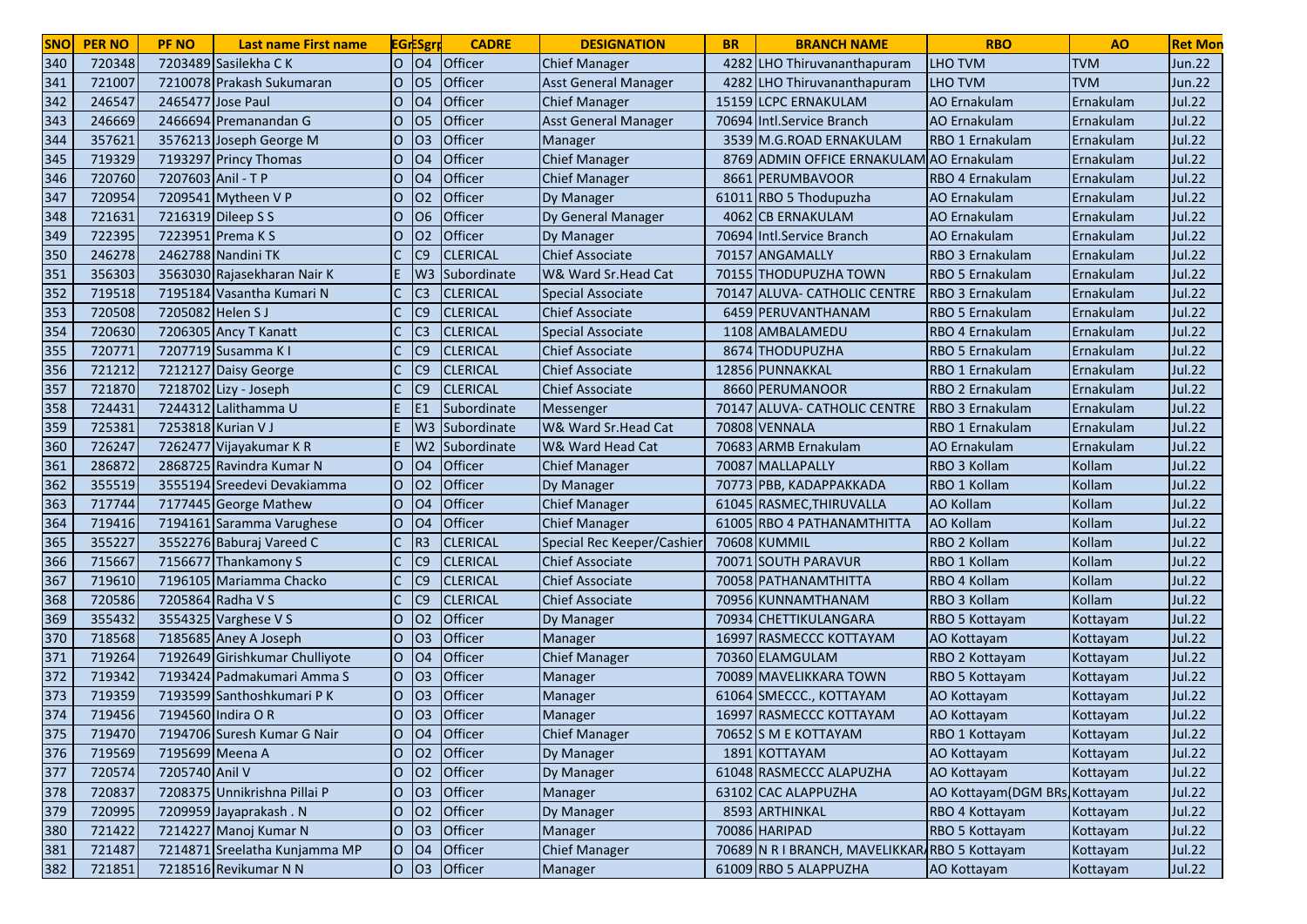| <b>SNO</b> | <b>PER NO</b> | <b>PF NO</b>     | <b>Last name First name</b>    | <b>EGrESgrp</b>                  | <b>CADRE</b>      | <b>DESIGNATION</b>           | <b>BR</b> | <b>BRANCH NAME</b>                          | <b>RBO</b>            | A <sub>O</sub>  | <b>Ret Mon</b> |
|------------|---------------|------------------|--------------------------------|----------------------------------|-------------------|------------------------------|-----------|---------------------------------------------|-----------------------|-----------------|----------------|
| 383        | 378011        |                  | 3780112 Suja Joseph            | C<br>C9                          | <b>CLERICAL</b>   | <b>Chief Associate</b>       |           | 70137 PONKUNNAM                             | RBO 2 Kottayam        | Kottayam        | <b>Jul.22</b>  |
| 384        | 720470        |                  | 7204701 Lizamma Joseph         | C9                               | <b>CLERICAL</b>   | <b>Chief Associate</b>       |           | 70092 PAYIPAD                               | RBO 5 Kottayam        | Kottayam        | <b>Jul.22</b>  |
| 385        | 720766        |                  | 7207662 Krishnamoorthy S       | C9                               | <b>CLERICAL</b>   | <b>Chief Associate</b>       |           | 8657 PALAI                                  | RBO 3 Kottayam        | Kottayam        | <b>Jul.22</b>  |
| 386        | 720966        |                  | 7209665 Justin Halvin Eliner   | C9                               | <b>CLERICAL</b>   | <b>Chief Associate</b>       | 70377     | <b>KARIPPUTHATTU</b>                        | RBO 1 Kottayam        | Kottayam        | <b>Jul.22</b>  |
| 387        | 721364        |                  | 7213646 Mariamma Sebastian     | C9                               | <b>CLERICAL</b>   | <b>Chief Associate</b>       |           | 70350 BHARANANGANAM                         | RBO 3 Kottayam        | Kottayam        | <b>Jul.22</b>  |
| 388        | 721386        |                  | 7213867 Mohanakumari S         | C9                               | <b>CLERICAL</b>   | <b>Chief Associate</b>       |           | 70385 THRIKKODITHANAM                       | RBO 2 Kottayam        | Kottayam        | <b>Jul.22</b>  |
| 389        | 723655        |                  | 7236557 Prasanna T             | E <sub>2</sub>                   | Subordinate       | <b>Head Messenger</b>        |           | 70133 MUNDAKAYAM                            | RBO 2 Kottayam        | Kottayam        | Jul.22         |
| 390        | 246365        |                  | 2463652 Raveendran E           | $\circ$<br>02                    | Officer           | Dy Manager                   |           | 10209 RASMECC, KOZHIKODE                    | AO Kozhikode          | Kozhikode       | <b>Jul.22</b>  |
| 391        | 246659        |                  | 2466597 Jayanand. T            | $\circ$<br><b>O4</b>             | Officer           | <b>Chief Manager</b>         | 16217     | <b>ADMIN OFFICE KOZHIKODE</b>               | AO Kozhikode          | Kozhikode       | <b>Jul.22</b>  |
| 392        | 246661        |                  | 2466619 Vijayakumar M Nair     | $\overline{O}$<br><b>O4</b>      | Officer           | <b>Chief Manager</b>         | 16217     | ADMIN OFFICE KOZHIKODE AO Kozhikode         |                       | Kozhikode       | <b>Jul.22</b>  |
| 393        | 719246        |                  | 7192460 Remesan . P            | O<br>O <sub>4</sub>              | <b>Officer</b>    | <b>Chief Manager</b>         |           | 10209 RASMECC, KOZHIKODE                    | AO Kozhikode          | Kozhikode       | <b>Jul.22</b>  |
| 394        | 719709        |                  | 7197098 Satheesan M            | O<br>03                          | <b>Officer</b>    | Manager                      |           | 10301 CAC CALICUT                           | AO Kozhikode          | Kozhikode       | <b>Jul.22</b>  |
| 395        | 720815        |                  | 7208154 Abraham P George       | O<br><b>O4</b>                   | Officer           | <b>Chief Manager</b>         |           | 16217 ADMIN OFFICE KOZHIKODE                | AO Kozhikode          | Kozhikode       | <b>Jul.22</b>  |
| 396        | 724635        |                  | 7246358 Manoharan C P          | O<br>02                          | Officer           | Dy Manager                   |           | 61016 RBO 6 KANNUR                          | AO Kozhikode          | Kozhikode       | <b>Jul.22</b>  |
| 397        | 356106        |                  | 3561062 Lakshmi A              | E <sub>3</sub>                   | Subordinate       | <b>Senior Head Messenger</b> |           | 861 CALICUT                                 | AO Kozhikode          | Kozhikode       | <b>Jul.22</b>  |
| 398        | 356281        |                  | 3562816 S Chithran             |                                  | W3 Subordinate    | W& Ward Sr.Head Cat          |           | 1442 KODUVALLY                              | RBO 3 Kozhikode       | Kozhikode       | <b>Jul.22</b>  |
| 399        | 357616        |                  | 3576167 Mallika Palakkal       | C9                               | <b>CLERICAL</b>   | <b>Chief Associate</b>       |           | 70259 PAYYANNUR                             | RBO 6 Kozhikode       | Kozhikode       | <b>Jul.22</b>  |
| 400        | 720515        | 7205155 Usha C R |                                | C9                               | <b>CLERICAL</b>   | <b>Chief Associate</b>       |           | 1000 TALIPARAMBA                            | RBO 5 Kozhikode       | Kozhikode       | <b>Jul.22</b>  |
| 401        | 720572        |                  | 7205724 Sujatha T Narayanan    | C3                               | <b>CLERICAL</b>   | Special Associate            |           | 71127 ELAMKULAM                             | RBO 4 Kozhikode       | Kozhikode       | <b>Jul.22</b>  |
| 402        | 246364        |                  | 2463644 Suresh Kumar Kavil     | O <sub>4</sub><br>lO.            | Officer           | <b>Chief Manager</b>         |           | 10213 RASMECC PALLAKKAD                     | <b>AO Thrissur</b>    | <b>Thrissur</b> | Jul.22         |
| 403        | 350959        |                  | 3509591 Vasanthakumaran C      | $\circ$<br>O3                    | Officer           | Manager                      | 257       | <b>OTTAPALAM</b>                            | <b>RBO 5 Thrissur</b> | Thrissur        | <b>Jul.22</b>  |
| 404        | 351253        |                  | 3512533 Surendran T I          | $\mathsf{O}$<br>01               | Officer           | Asst manager                 | 61012     | <b>RBO 2 THRISSUR</b>                       | <b>AO Thrissur</b>    | <b>Thrissur</b> | <b>Jul.22</b>  |
| 405        | 377916        |                  | 3779165 Rajendra Kumar C       | $\overline{O}$<br>O4             | Officer           | <b>Chief Manager</b>         |           | 18340 RBO 5 SHORANUR                        | <b>AO Thrissur</b>    | <b>Thrissur</b> | <b>Jul.22</b>  |
| 406        | 719732        |                  | 7197322 Suresh Cheriya Veettil | $\overline{O}$<br>O <sub>4</sub> | Officer           | <b>Chief Manager</b>         |           | 61050 RASMEC, SHORANUR                      | <b>AO Thrissur</b>    | Thrissur        | Jul.22         |
| 407        | 721254        |                  | 7212542 Peter Sebastian        | $\overline{O}$<br>05             | Officer           | <b>Asst General Manager</b>  | 10211     | RASMECC, TRICHUR                            | <b>AO Thrissur</b>    | Thrissur        | <b>Jul.22</b>  |
| 408        | 355853        |                  | 3558533 Annie Suresh           | C<br>C9                          | <b>CLERICAL</b>   | <b>Chief Associate</b>       |           | 70166 PARAMEKKAVU TEM, THRISSRBO 1 Thrissur |                       | <b>Thrissur</b> | <b>Jul.22</b>  |
| 409        | 719374        |                  | 7193742 Leelamma M.K.          | C<br>C9                          | <b>CLERICAL</b>   | <b>Chief Associate</b>       |           | 8658 PALAKKAD TOWN                          | <b>RBO 4 Thrissur</b> | Thrissur        | <b>Jul.22</b>  |
| 410        | 719585        |                  | 7195850 Padmarajan S           | C<br>C9                          | <b>CLERICAL</b>   | <b>Chief Associate</b>       |           | 70166 PARAMEKKAVU TEM, THRISSRBO 1 Thrissur |                       | Thrissur        | <b>Jul.22</b>  |
| 411        | 720266        |                  | 7202660 Malini M C             | C<br>C9                          | <b>CLERICAL</b>   | <b>Chief Associate</b>       |           | 893 PALAKKAD (PALGHAT)                      | <b>AO Thrissur</b>    | <b>Thrissur</b> | <b>Jul.22</b>  |
| 412        | 720466        | 7204663 Jaya A   |                                | C9                               | <b>CLERICAL</b>   | <b>Chief Associate</b>       |           | 16079 MARUTHARODE                           | <b>RBO 4 Thrissur</b> | <b>Thrissur</b> | <b>Jul.22</b>  |
| 413        | 720801        |                  | 7208014 Abdul Nazar V H        | E.<br>IE3                        | Subordinate       | Senior Head Messenger        |           | 8693 VILANGAN                               | <b>RBO 1 Thrissur</b> | Thrissur        | <b>Jul.22</b>  |
| 414        | 724645        |                  | 7246455 Ammini Yohannan        | E.<br>E <sub>3</sub>             | Subordinate       | Senior Head Messenger        |           | 9121 EAST FORT, TRICHUR                     | <b>RBO 1 Thrissur</b> | Thrissur        | <b>Jul.22</b>  |
| 415        | 725584        |                  | 7255845 Viswanathan Nair D     |                                  | W3 Subordinate    | W& Ward Sr.Head Cat          |           | 70253 THRISSUR ADB                          | <b>RBO 1 Thrissur</b> | Thrissur        | <b>Jul.22</b>  |
| 416        | 246572        |                  | 2465728 Jayaram Warrier        | $\circ$<br>O <sub>3</sub>        | Officer           | Manager                      |           | 70578 SERVICE BRANCH, Thiruvana AO TVM      |                       | <b>TVM</b>      | <b>Jul.22</b>  |
| 417        | 246645        |                  | 2466457 Ramesh Kumar N         | <b>O4</b><br>lO.                 | Officer           | <b>Chief Manager</b>         |           | 6204 ADMIN OFFICE TRIVANDRUNAO TVM          |                       | <b>TVM</b>      | <b>Jul.22</b>  |
| 418        | 246881        |                  | 2468816 Nirmala Moolayil       | IО                               | <b>O2</b> Officer | Dy Manager                   |           | 61043 RASMEC IV NEDUMANGAD TAO TVM          |                       | <b>TVM</b>      | Jul.22         |
| 419        | 720156        |                  | 7201567 Muraleedharan Nair G   | lo                               | 04 Officer        | <b>Chief Manager</b>         |           | 6204 ADMIN OFFICE TRIVANDRUNAO TVM          |                       | <b>TVM</b>      | <b>Jul.22</b>  |
| 420        | 721011        |                  | 7210116 Rajani A R             | $\overline{O}$<br>03             | Officer           | Manager                      |           | 13202 SME CITY CREDIT CENTRE                | AO TVM                | <b>TVM</b>      | <b>Jul.22</b>  |
| 421        | 428677        |                  | 4286774 Pradeep Kumar K P      | C<br>C <sub>2</sub>              | <b>CLERICAL</b>   | Senior Associate             |           | 70046 POOVAR                                | <b>RBO 2 TVM</b>      | <b>TVM</b>      | Jul.22         |
| 422        | 587266        |                  | 5872669 Sudhakaran P V         | $\mathsf{C}$                     | C2 CLERICAL       | Senior Associate             |           | 5317 MANGALAPURAM                           | RBO 3 TVM             | <b>TVM</b>      | Jul.22         |
| 423        | 587275        |                  | 5872758 Sasi Prakash C R       | $\mathsf{C}$                     | C2 CLERICAL       | Senior Associate             |           | 70042 NEYYATTINKARA                         | RBO 2 TVM             | <b>TVM</b>      | Jul.22         |
| 424        | 715715        |                  | 7157150 Prasad P V             | $\mathsf{C}$<br> C9              | <b>CLERICAL</b>   | <b>Chief Associate</b>       |           | 70252 MAIN TREASURY, Thiruvanar RBO 1 TVM   |                       | <b>TVM</b>      | Jul.22         |
| 425        | 716302        |                  | 7163029 Tessy Francis M        | $C$ $C9$                         | <b>CLERICAL</b>   | <b>Chief Associate</b>       |           | 70252 MAIN TREASURY, Thiruvanar RBO 1 TVM   |                       | <b>TVM</b>      | Jul.22         |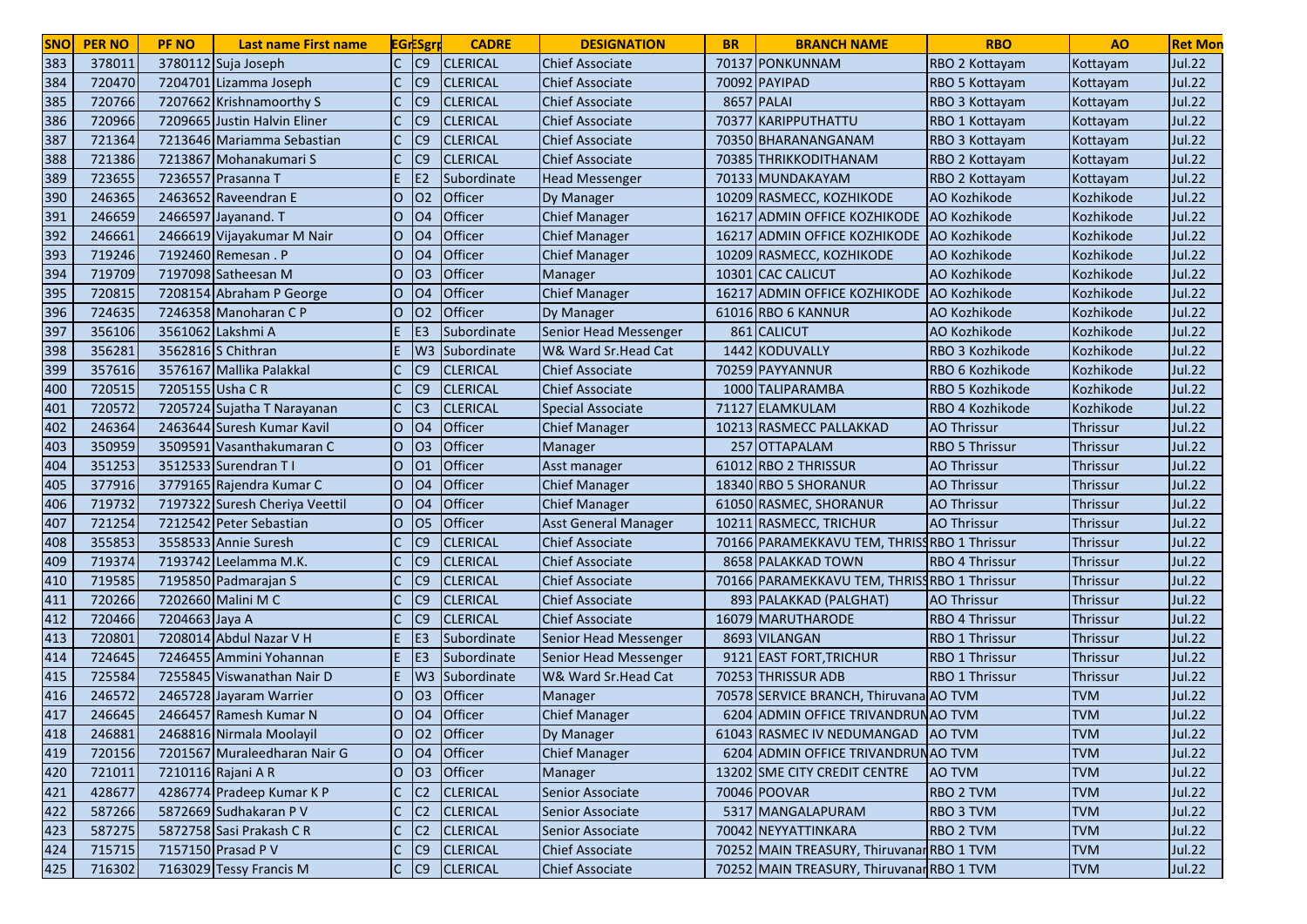| <b>SNO</b> | <b>PER NO</b> | <b>PF NO</b>      | <b>Last name First name</b>  |                | <b>EGrESgrp</b> | <b>CADRE</b>    | <b>DESIGNATION</b>          | <b>BR</b> | <b>BRANCH NAME</b>                           | <b>RBO</b>             | A <sub>O</sub> | <b>Ret Mon</b> |
|------------|---------------|-------------------|------------------------------|----------------|-----------------|-----------------|-----------------------------|-----------|----------------------------------------------|------------------------|----------------|----------------|
| 426        | 718933        |                   | 7189338 Ramamoorthy S        | C              | C9              | <b>CLERICAL</b> | <b>Chief Associate</b>      |           | 70213 PETTAH, Thiruvananthapura RBO 1 TVM    |                        | <b>TVM</b>     | <b>Jul.22</b>  |
| 427        | 719326        |                   | 7193262 Sreekumar MK         |                | C9              | <b>CLERICAL</b> | <b>Chief Associate</b>      |           | 70043 KARYAVATTAM                            | <b>RBO 3 TVM</b>       | <b>TVM</b>     | <b>Jul.22</b>  |
| 428        | 719526        |                   | 7195265 Suresh T K           |                | C9              | <b>CLERICAL</b> | <b>Chief Associate</b>      |           | 16081 MANNANTHALA                            | RBO 4 TVM              | <b>TVM</b>     | <b>Jul.22</b>  |
| 429        | 719553        |                   | 7195532 Yamuna Devi S        |                | C9              | <b>CLERICAL</b> | <b>Chief Associate</b>      |           | 10789 VENJARAMOOD                            | RBO 4 TVM              | <b>TVM</b>     | <b>Jul.22</b>  |
| 430        | 720425        |                   | 7204256 Annamma Jacob        |                | C9              | <b>CLERICAL</b> | <b>Chief Associate</b>      |           | 4478 TREASURY BRANCH Thiruvar RBO 1 TVM      |                        | <b>TVM</b>     | <b>Jul.22</b>  |
| 431        | 720582        |                   | 7205821 Sheela Zachariah     |                | C9              | <b>CLERICAL</b> | <b>Chief Associate</b>      | 71192     | KALADY, Thiruvananthapura RBO 2 TVM          |                        | <b>TVM</b>     | <b>Jul.22</b>  |
| 432        | 720702        |                   | 7207026 Elizabeth Mathew     |                | C9              | <b>CLERICAL</b> | <b>Chief Associate</b>      |           | 60333 FORT BR, TRIVENDRUM                    | <b>RBO 2 TVM</b>       | <b>TVM</b>     | <b>Jul.22</b>  |
| 433        | 721662        |                   | 7216629 Binny K Paul         |                | C9              | <b>CLERICAL</b> | <b>Chief Associate</b>      | 4477      | CENT PENSION PROC CELL, TAO TVM              |                        | <b>TVM</b>     | <b>Jul.22</b>  |
| 434        | 722203        |                   | 7222033 Shaji T Abraham      | C              | R <sub>2</sub>  | <b>CLERICAL</b> | Senior Rec Keeper/Cashier   |           | 70213 PETTAH, Thiruvananthapura RBO 1 TVM    |                        | <b>TVM</b>     | <b>Jul.22</b>  |
| 435        | 722430        |                   | 7224303 Damodaran Nair R     | E.             | <b>HD</b>       | Subordinate     | #NV                         |           | 70042 NEYYATTINKARA                          | <b>RBO 2 TVM</b>       | <b>TVM</b>     | <b>Jul.22</b>  |
| 436        | 723673        |                   | 7236735 Shobhana K K         | E.             | IE3             | Subordinate     | Senior Head Messenger       |           | 70493 K. S. E. B. ADMN. COMPLEX RBO 1 TVM    |                        | <b>TVM</b>     | <b>Jul.22</b>  |
| 437        | 728742        | 7287429 Omana K   |                              | E.             | IL1             | Subordinate     | GenAttendnt(Sweeper)        |           | 70796 KUDAPPANAKUNNU                         | <b>RBO 4 TVM</b>       | <b>TVM</b>     | <b>Jul.22</b>  |
| 438        | 246075        |                   | 2460750 Premachandran VK     | O              | 02              | Officer         | Dy Manager                  |           | 4282 LHO Thiruvananthapuram                  | <b>LHO TVM</b>         | <b>TVM</b>     | <b>Jul.22</b>  |
| 439        | 246453        |                   | 2464535 Jayaprasad P Nair    | O              | O <sub>4</sub>  | Officer         | <b>Chief Manager</b>        | 4282      | LHO Thiruvananthapuram                       | <b>LHO TVM</b>         | <b>TVM</b>     | <b>Jul.22</b>  |
| 440        | 716888        |                   | 7168888 Suresh Kumar C C     | O              | 05              | Officer         | <b>Asst General Manager</b> | 4282      | LHO Thiruvananthapuram                       | <b>LHO TVM</b>         | <b>TVM</b>     | <b>Jul.22</b>  |
| 441        | 717409        |                   | 7174098 Dilip Kumar R        | O              | O <sub>4</sub>  | Officer         | <b>Chief Manager</b>        | 4282      | LHO Thiruvananthapuram                       | <b>LHO TVM</b>         | <b>TVM</b>     | <b>Jul.22</b>  |
| 442        | 717445        |                   | 7174454 Geetha Ben Prabhakar | O              | O <sub>4</sub>  | Officer         | <b>Chief Manager</b>        | 4282      | LHO Thiruvananthapuram                       | <b>LHO TVM</b>         | <b>TVM</b>     | <b>Jul.22</b>  |
| 443        | 719277        |                   | 7192770 Vinzi Abraham        | O              | <b>O2</b>       | Officer         | Dy Manager                  | 4282      | LHO Thiruvananthapuram                       | <b>LHO TVM</b>         | <b>TVM</b>     | <b>Jul.22</b>  |
| 444        | 720116        |                   | 7201168 Muraleechandran K P  | O              | O <sub>3</sub>  | Officer         | Manager                     | 4282      | LHO Thiruvananthapuram                       | <b>LHO TVM</b>         | <b>TVM</b>     | <b>Jul.22</b>  |
| 445        | 720350        |                   | 7203500 Soonam Devadas       | lO.            | O <sub>4</sub>  | Officer         | <b>Chief Manager</b>        | 4282      | LHO Thiruvananthapuram                       | <b>LHO TVM</b>         | <b>TVM</b>     | Jul.22         |
| 446        | 720402        |                   | 7204027 Radhakrishnan Nair R | lO.            | O3              | <b>Officer</b>  | Manager                     | 4282      | LHO Thiruvananthapuram                       | <b>LHO TVM</b>         | <b>TVM</b>     | <b>Jul.22</b>  |
| 447        | 720445        |                   | 7204450 Jayakrishnan G R     | $\circ$        | O <sub>4</sub>  | Officer         | <b>Chief Manager</b>        | 4282      | LHO Thiruvananthapuram                       | <b>LHO TVM</b>         | <b>TVM</b>     | <b>Jul.22</b>  |
| 448        | 720909        |                   | 7209096 Prithvinath G        | $\circ$        | O4              | Officer         | <b>Chief Manager</b>        | 4282      | LHO Thiruvananthapuram                       | <b>LHO TVM</b>         | <b>TVM</b>     | <b>Jul.22</b>  |
| 449        | 721272        |                   | 7212720 Santhosh G           | $\overline{O}$ | O <sub>3</sub>  | Officer         | <b>Manager</b>              | 4282      | LHO Thiruvananthapuram                       | <b>LHO TVM</b>         | <b>TVM</b>     | <b>Jul.22</b>  |
| 450        | 721557        |                   | 7215576 Venugopal B          | $\Omega$       | <b>O4</b>       | Officer         | <b>Chief Manager</b>        | 4282      | LHO Thiruvananthapuram                       | LHO TVM                | <b>TVM</b>     | <b>Jul.22</b>  |
| 451        | 719954        |                   | 7199546 Susamma K L          | C              | C9              | <b>CLERICAL</b> | <b>Chief Associate</b>      | 4282      | LHO Thiruvananthapuram                       | LHO TVM                | <b>TVM</b>     | <b>Jul.22</b>  |
| 452        | 718346        |                   | 7183461 Johnson C N          | O              | 01              | <b>Officer</b>  | Asst manager                |           | 70933 MANAKKAD JN, THODUPUZI RBO 5 Ernakulam |                        | Ernakulam      | Aug.22         |
| 453        | 311686        |                   | 3116867 Premjit Kumar VG     |                | C9              | <b>CLERICAL</b> | <b>Chief Associate</b>      |           | 8674 THODUPUZHA                              | <b>RBO 5 Ernakulam</b> | Ernakulam      | Aug.22         |
| 454        | 719741        |                   | 7197411 Sajith K C           | C              | C9              | <b>CLERICAL</b> | <b>Chief Associate</b>      |           | 70157 ANGAMALLY                              | RBO 3 Ernakulam        | Ernakulam      | Aug.22         |
| 455        | 724123        |                   | 7241232 Bhanumathi Puthoor   | E.             | E <sub>2</sub>  | Subordinate     | <b>Head Messenger</b>       |           | 70375 EDATHALA                               | RBO 3 Ernakulam        | Ernakulam      | Aug.22         |
| 456        | 284115        |                   | 2841150 Krishnamoorthy S     | С              | C9              | <b>CLERICAL</b> | <b>Chief Associate</b>      |           | 70100 MEPRAL                                 | RBO 3 Kollam           | Kollam         | Aug.22         |
| 457        | 721204        |                   | 7212046 Babukumar P          |                | C9              | <b>CLERICAL</b> | <b>Chief Associate</b>      |           | 70098 VENNIKULAM                             | RBO 3 Kollam           | Kollam         | Aug.22         |
| 458        | 721094        |                   | 7210949 Reethamma D J        |                | E <sub>3</sub>  | Subordinate     | Senior Head Messenger       |           | 70727 KADAPPATTOOR                           | RBO 3 Kottayam         | Kottayam       | Aug.22         |
| 459        | 724983        | 7249837 Jose A K  |                              |                | W <sub>3</sub>  | Subordinate     | W& Ward Sr.Head Cat         |           | 70247 PALLICKATHODU                          | RBO 2 Kottayam         | Kottayam       | Aug.22         |
| 460        | 246897        | 2468972 Uma Rao   |                              |                | C9              | <b>CLERICAL</b> | <b>Chief Associate</b>      |           | 70165 THRISSUR-ROUND SOUTH                   | <b>RBO 1 Thrissur</b>  | Thrissur       | Aug.22         |
| 461        | 428678        | 4286782 Kiran Pai |                              |                | C <sub>9</sub>  | <b>CLERICAL</b> | <b>Chief Associate</b>      |           | 70578 SERVICE BR, Thiruvananthap AO TVM      |                        | <b>TVM</b>     | Aug.22         |
| 462        | 316212        |                   | 3162125 Priya Venugopal      | O              | 02              | Officer         | Dy Manager                  |           | 8590 ALWAYE TOWN                             | RBO 3 Ernakulam        | Ernakulam      | Sep.22         |
| 463        | 720886        |                   | 7208863 Santha Menon S       | Ċ              | C <sub>9</sub>  | <b>CLERICAL</b> | <b>Chief Associate</b>      |           | 70282 OACHIRA                                | RBO 1 Kollam           | Kollam         | Sep.22         |
| 464        | 722526        |                   | 7225261 Thomachan M V        | E.             | E <sub>3</sub>  | Subordinate     | Senior Head Messenger       |           | 70059 PUNALUR TOWN                           | RBO 2 Kollam           | Kollam         | Sep.22         |
| 465        | 723982        |                   | 7239823 Anandavally S        | E.             | E <sub>3</sub>  | Subordinate     | Senior Head Messenger       |           | 70099 KUMBANAD                               | RBO 3 Kollam           | Kollam         | Sep.22         |
| 466        | 234032        |                   | 2340321 Parvathi Murali      | $\mathsf{C}$   | C9              | <b>CLERICAL</b> | <b>Chief Associate</b>      |           | 70370 THURUTHY                               | RBO 2 Kottayam         | Kottayam       | Sep.22         |
| 467        | 723464        |                   | 7234643 Bhagyanathan S       | E,             | E <sub>3</sub>  | Subordinate     | Senior Head Messenger       |           | 70086 HARIPAD                                | RBO 5 Kottayam         | Kottayam       | Sep.22         |
| 468        | 720334        | 7203349 Usha M    |                              | $C$ $C9$       |                 | <b>CLERICAL</b> | <b>Chief Associate</b>      |           | 70189 VADAKARA                               | RBO 2 Kozhikode        | Kozhikode      | Sep.22         |